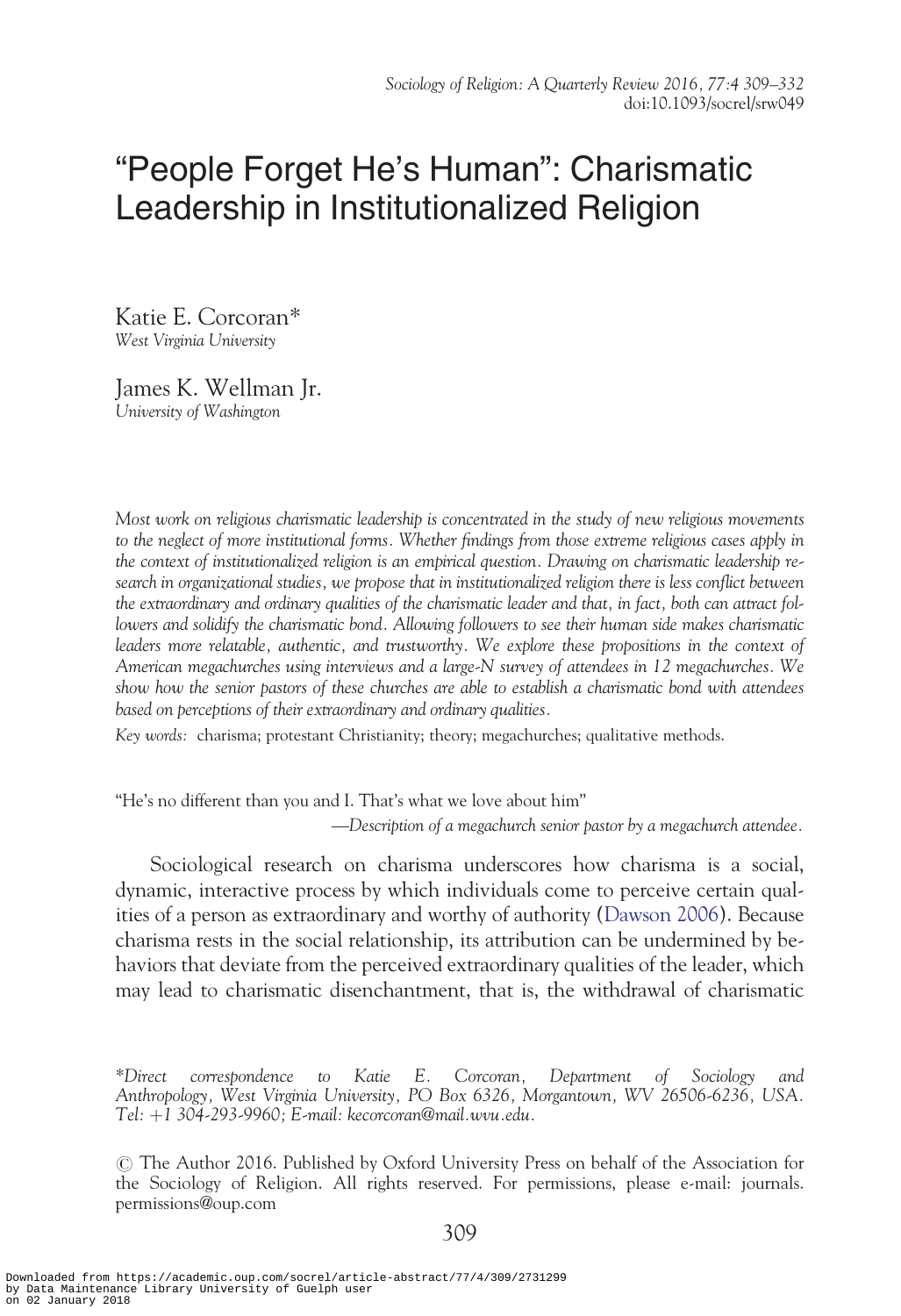attribution ([Balch 1995;](#page-20-0) [Jacobs 1989](#page-21-0); [Joosse 2012](#page-21-0)). More recently, [Joosse \(2012\)](#page-21-0) proposed that ordinary behaviors, not just moral deviance, can lead to charismatic disenchantment as they can damage perceptions of the leader's extraordinariness.

While much work on charismatic leadership is in the area of religion, it focuses on new religious movements (NRMs) [\(Dawson 2002](#page-21-0); [Johnson 1992;](#page-21-0) [Joosse 2012](#page-21-0); [Robbins and Anthony 2004\)](#page-22-0) to the neglect of less extreme, more institutional forms of religion (i.e., religious groups that are in lower tension with society). However, charismatic leadership can, and does, emerge in institutionalized settings [\(Eisenstadt 1968\)](#page-21-0). In fact, there is a large volume of work on charisma in organizations and businesses ([Khurana 2004](#page-22-0)), yet, with few exceptions (see [Harding 2000](#page-21-0); [Lee 2007;](#page-22-0) [Marti 2005;](#page-22-0) [Wellman 2012](#page-23-0)), sociology of religion research has not followed suit. Given the preponderance of charisma studies using extreme religious cases, it is an empirical question whether past findings on charismatic religious leadership apply in the context of institutionalized religion.

Drawing on charismatic leadership research in organizational studies, we propose that in institutionalized religion there is less conflict between the extraordinary and ordinary qualities of the charismatic leader and followers can be attracted to both: "he's no different than you and I. That's what we love about him." Charismatic leaders in institutionalized religions do not have to worry about backstage encounters with followers or discussing their ordinary life, because being ordinary can be a part of their charisma.

We explore this proposition in the context of American megachurches churches with an average weekly attendance of 2,000 or more people—using interviews and a large-N survey of megachurch attendees. Although 50 percent of all American churchgoers attend the largest 10 percent of churches in America [\(Thumma and Travis 2007](#page-22-0)), little is known about why they join and stay [\(Ellingson 2010](#page-21-0):264). In this article, we propose that extraordinary and ordinary qualities can contribute to the establishment of a charismatic bond between megachurch senior pastors and attendees. This charismatic bond serves as a primary motivation for joining and remaining at a megachurch.

### CHARISMATIC AUTHORITY

Charismatic authority has been defined in numerous ways. Max [Weber \(1978\)](#page-23-0) classically defines charisma as

a certain quality of an individual personality by virtue of which he is considered extraordinary and treated as endowed with supernatural, superhuman, or at least specifically exceptional powers or qualities. These are such as are not accessible to the ordinary person, but are regarded as of divine origin or as exemplary, and on the basis of them the individual concerned is treated as a "leader" (241).

[Weber's \(1978\)](#page-23-0) definition of charisma brings together psychological and sociological characteristics; it identifies particular extraordinary qualities of the individual's personality, while at the same time highlighting that charisma must be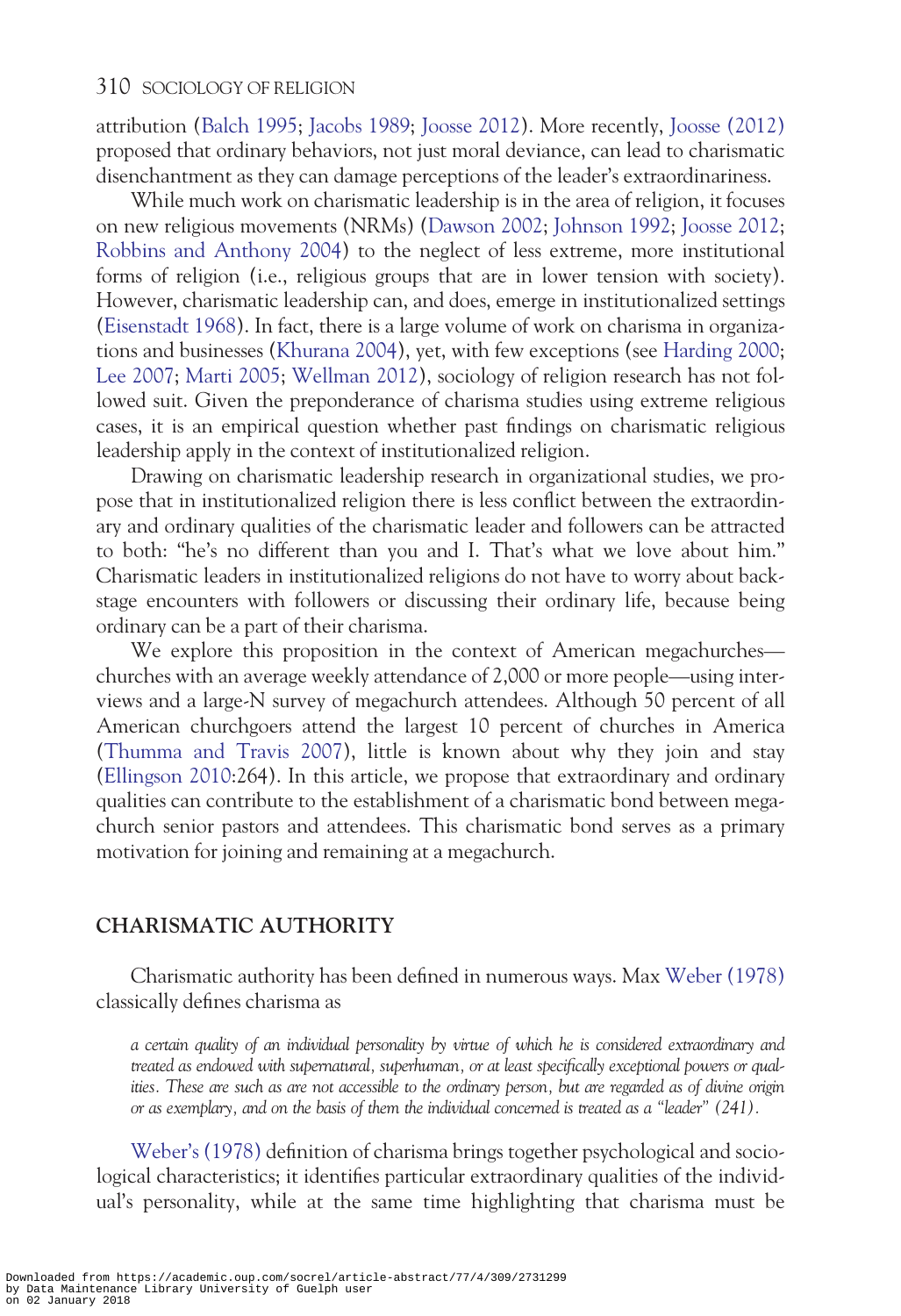attributed to a leader by followers. Some research has emphasized the former and defined charisma in terms of particular personality traits, qualities, or behaviors of the leader (House and Aditya [1997;](#page-21-0) [Shamir et al. 1998\)](#page-22-0). More recent sociological research focuses on the latter and emphasizes the importance of the charismatic bond between the charismatic leader and her followers [\(Dawson 2006;](#page-21-0) [Immergut](#page-21-0) [and Kosut 2014;](#page-21-0) [Joosse 2012](#page-21-0); [Ketola 2008](#page-21-0); [Madsen and Snow 1991](#page-22-0); [Wignall](#page-23-0) [2016\)](#page-23-0). In these studies, charisma is thought to be necessarily social, derived from followers believing their leader has extraordinary qualities [\(Dawson 2006\)](#page-21-0).

NRM studies typically draw on [Dawson's \(2006\)](#page-21-0) definition of charisma, which has three features: (1) it is grounded in the perceived display of exceptional or extraordinary abilities by a person; (2) "in its historically most prevalent form, these abilities are thought to be divinely (or supernaturally) granted or inspired"; and (3) it is "highly personal in nature, even in instances where there is little direct contact between a leader and his or her followers. It rests on a relationship of great emotional intensity, which typically leads followers to place an extraordinary measure of trust and faith in their leader" (9–10; see also [Wasielewski 1985](#page-23-0)). Based on this definition, leaders are not charismatic unless their followers attribute charisma to them ([Dawson 2006;](#page-21-0) [Gardner and Avolio 1998](#page-21-0); [Lindholm 1990](#page-22-0)). This attribution is typically rooted in a deep identification with the leader [\(Dawson 2002](#page-21-0); [Jacobs 1989;](#page-21-0) [Kets de Vries 1988;](#page-21-0) [Lindholm 1990](#page-22-0); [Madsen and](#page-22-0) [Snow 1991](#page-22-0); [Oakes 1997](#page-22-0)), which often depends on his perceived verbal talent and emotional intelligence [\(Madsen and Snow 1991](#page-22-0):5–22; see also [Wellman 2012](#page-23-0)). Charismatic leaders therefore tend to be perceived as more "emotionally expressive" and rhetorically savvy [\(Dawson 2002:](#page-21-0)82–83; [Wilner 1984](#page-23-0)).

The success of their rhetoric depends on the leaders extending established, abstract cultural myths and transforming them into reality [\(Dawson 2002](#page-21-0); [Kets de](#page-21-0) [Vries 1988](#page-21-0); [Wilner 1984\)](#page-23-0). In studies of NRMs, [Dawson \(2002\)](#page-21-0) notes that "the leaders and their most loyal followers are Moses, Jesus, or the Buddha reincarnated" (84). Examples of this abound: Bhagwan Shree Rajneesh was considered by his followers "a locus of the sacred" and given "the title of divinity" [\(Palmer](#page-22-0) [and Bird 1992:](#page-22-0)S72); Sun Myung Moon of the Unification Church was believed to occupy "the role of Christ" ([Wallis 2004:](#page-22-0)42); Moses David (David Berg), the leader of the Children of God/The Family, was perceived to be "the voice of God" [\(Wallis 1982:](#page-22-0)37), and de Ruiter is considered to be a "divine being" by his followers ([Joosse 2012:](#page-21-0)11) to name only a few. Perceiving the NRM leader as divine or supernatural herself distinguishes the leader as different and separate from ordinary people. This creates a conflict between followers' perceptions of the leader as God, the embodiment of truth, and so on, and her ordinary human qualities and behaviors. If individuals interact with the leader often, his "human frailties may show through", which "undermines the element of mastery and exaggeration essential to sustaining the tales of wonder, compassion, and extraordinary accomplishment commonly used to establish the aura of special authority around these leaders" ([Dawson 1998](#page-21-0):143). Thus the legitimacy underlying charismatic leadership must be maintained through impression management.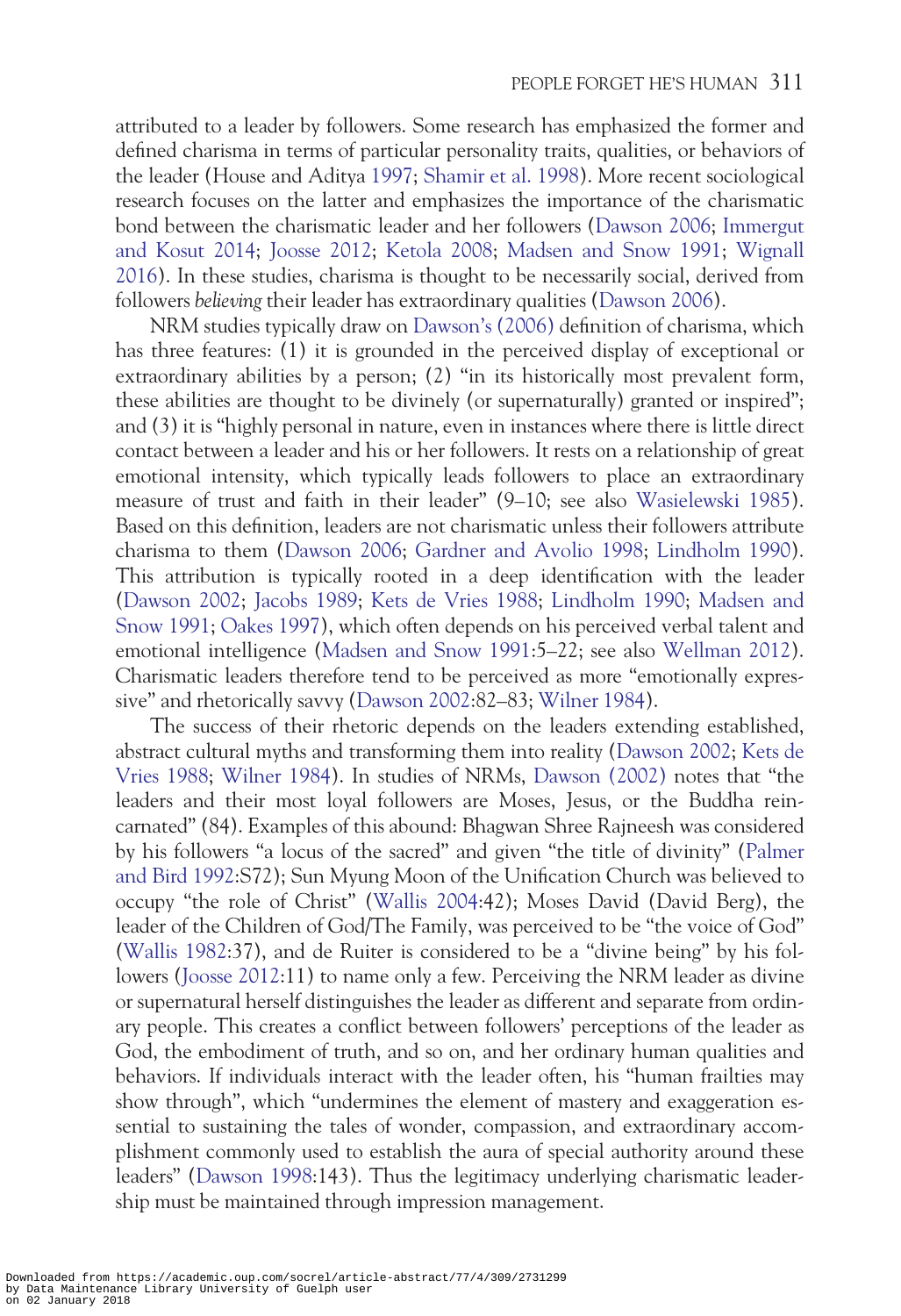A Goffmanian dramaturgical perspective helps illuminate this process [\(Conger and Kanungo 1987;](#page-21-0) [Gardner and Avolio 1998;](#page-21-0) [Goffman 1959;](#page-21-0) [Harvey](#page-21-0) [2001;](#page-21-0) [Joosse 2012](#page-21-0); [Schuurman 2016](#page-22-0)). In this model, individuals in social life are conceptualized as "actors" in a "theater" giving "performances" of different "roles" in various "settings" for specific "audiences" that help define the situation. The meaning of social interactions is therefore produced through these performances and the actors influence how individuals perceive the situation. The "front stage" is where these performances take place and individuals behave as expected in order to manage and influence their audience's impression. This is where charismatic leaders shine; where they use their emotionally expressive rhetorical savvy to influence the perceptions of their audience [\(Bass 1985](#page-20-0); [Gardner and Avolio 1998](#page-21-0); [Joosse 2012](#page-21-0); [Wasielewski 1985\)](#page-23-0). Thus, in the front stage even physical impairments or experiences of suffering can be used "to establish a measure of charismatic authority over others" through perceptions of "overcoming [ ... that which] would limit a 'normal' person" ([Hofmann 2015](#page-21-0):718).

While charismatic leaders easily craft their front stage performances to support their extraordinary qualities (see [Glassman 1975;](#page-21-0) [Joosse 2012\)](#page-21-0), it is in their "backstage" where they are able to "step out of character" and behave in ways that contradict their front stage performance ([Goffman 1959](#page-21-0):112). Because "discrepant roles" can develop, impression management requires the separation of the front and backstages [\(Goffman 1959:](#page-21-0)113, 239). For charismatic leaders, the backstage entails ordinary behaviors ([Joosse 2012](#page-21-0)), but can include moral deviance as well [\(Balch 1995](#page-20-0); [Dawson 2002](#page-21-0); [Jacobs 1989](#page-21-0); [Oakes 1997](#page-22-0)). Followers observing a NRM leader's backstage may experience cognitive dissonance between their perception of the leader as divine and their observation of her as an ordinary person [\(Joosse 2012:](#page-21-0)186). [Joosse \(2012:](#page-21-0)185) provides an example of this in which an NRM member's image of the leader is altered by an encounter with him at a movie theater: "But then when I sit next to him in a movie theatre, he looked like he was like trying to avoid looking at me because he didn't have his [power]." Joosse highlights how coming into contact with a leader's backstage can lead to charismatic disenchantment by undermining charismatic plausibility at least for the general membership.

This is not necessarily the case for those in the "inner circle" ([Joosse](#page-21-0) [2012:](#page-21-0)188) or the "charismatic aristocracy" ([Weber 1978](#page-23-0):1119) (i.e., those who have routine access to the leader), who may come to perceive their leader's ordinary qualities as extraordinary. [Joosse \(2012:](#page-21-0)188) provides an example of an inner circle member of an NRM, Oksana, who describes her leader in ways that are both ordinary and extraordinary: "What is awesome is that he's managing to be human, make his human mistakes and be totally OK that that's exactly what's happening. That's what's different from him and everyone else on this earth plane." The leader is described as a "human" who makes "human mistakes" but is also "different from [...] everyone else on this earth plane." However, [Joosse \(2012](#page-21-0):188) makes it clear that Oksana's understanding "differed greatly from the perceptions of the average lay devotee." The reconciliation of the leader as both ordinary and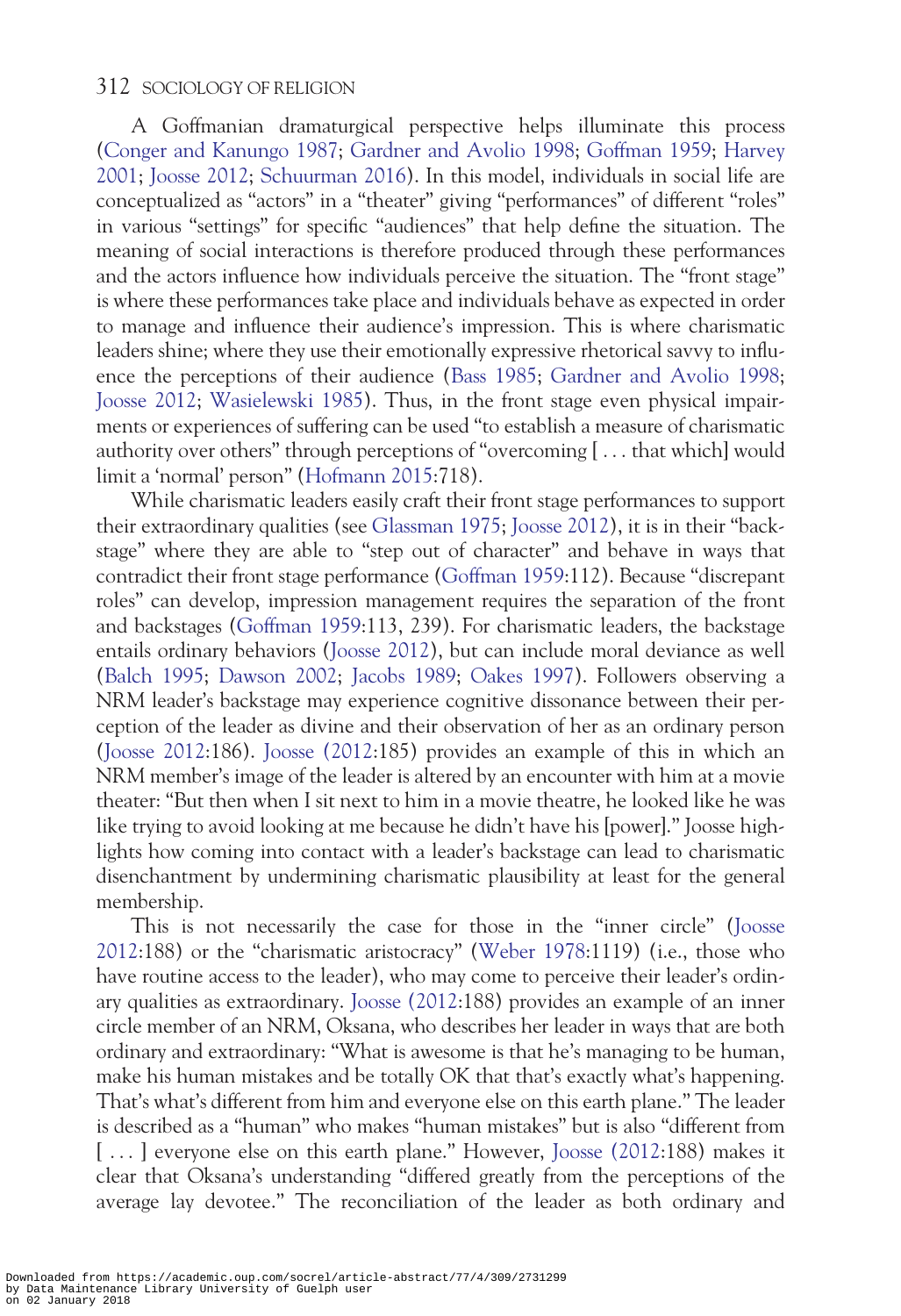extraordinary occurred only among the inner circle and not the lay followers. We argue that in more institutionalized religious contexts, this reconciliation takes place broadly across members of all types thereby decreasing the risk of charismatic disenchantment upon observing one's charismatic leader behaving or speaking ordinarily.

The majority of research on religious charismatic leaders has been in the context of NRMs, which are typically known for their leaders. While this research has investigated how charisma becomes routinized and institutionalized, including in the context of NRMs ([Ketola 2008;](#page-21-0) [Sharot 1980;](#page-22-0) [Simmons 1991](#page-22-0); [Wallis 1982](#page-22-0)), there is considerably less work on charismatic leaders in less extreme, institutionalized religious contexts. [Weber \(1978\)](#page-23-0) theoretically distinguishes between pure charismatic authority in which the exercise of power is rooted in the person and her perceived exceptional abilities, and routinized charisma, where charismatic rule is depersonalized and attributed to the office or position and not the person. However, he also notes that empirically types of authority can be mixed. Charismatic leadership in its pure form can emerge and remain in institutionalized settings [\(Eisenstadt 1968](#page-21-0)). For example, political or business leaders in large bureaucratic organizations who are charismatic due to their attributed exceptional abilities (e.g., [Conger and Kanungo 1987;](#page-21-0) [Gardner and Avolio 1998;](#page-21-0) [Harvey](#page-21-0) [2001\)](#page-21-0). This also occurs in the realm of institutionalized religion (Berger 1963). Yet, we propose that some of the charismatic leadership dynamics described in the context of NRMs are inapplicable to religious institutions.

The perception that the exceptional qualities of the leader emanate from divinity or the supernatural is a characteristic of charismatic authority typically shared by NRMs and religious institutions alike. However, in the latter, the leader is not perceived to be god or divine herself, which would typically push the group outside the realm of institutionalized religion, but instead, is often viewed as divinely inspired or chosen, as a messenger or spokesperson for God, the truth, or the supernatural ([Harding 2000;](#page-21-0) [Lee 2007](#page-22-0); [Wellman 2012](#page-23-0)). This means that while the charismatic leader is perceived to have extraordinary, divinely inspired abilities, he is still, by definition, human. It is thus implied that she will exhibit both extraordinary and ordinary qualities. Since these charismatic leaders are expected to have ordinary lives, their identities are less threatened by contact with lay followers in their "backstage" or even the perceived discussion of their backstage as these do not intrinsically create cognitive dissonance for their followers. Observing these leaders at a movie theater does not, on its own, violate perceptions of extraordinariness, that is, there are no intrinsic role discrepancies between the extraordinary front stage and ordinary backstage [\(Goffman 1959\)](#page-21-0). For these charismatic leaders the tension then is not between being extraordinary versus ordinary. Rather, the tension arises from the need to balance the two: they must be extraordinary without becoming perceived as a deity, while at the same time, be ordinary but not so ordinary as to engage in deviant behaviors that undermine their perceived extraordinary abilities.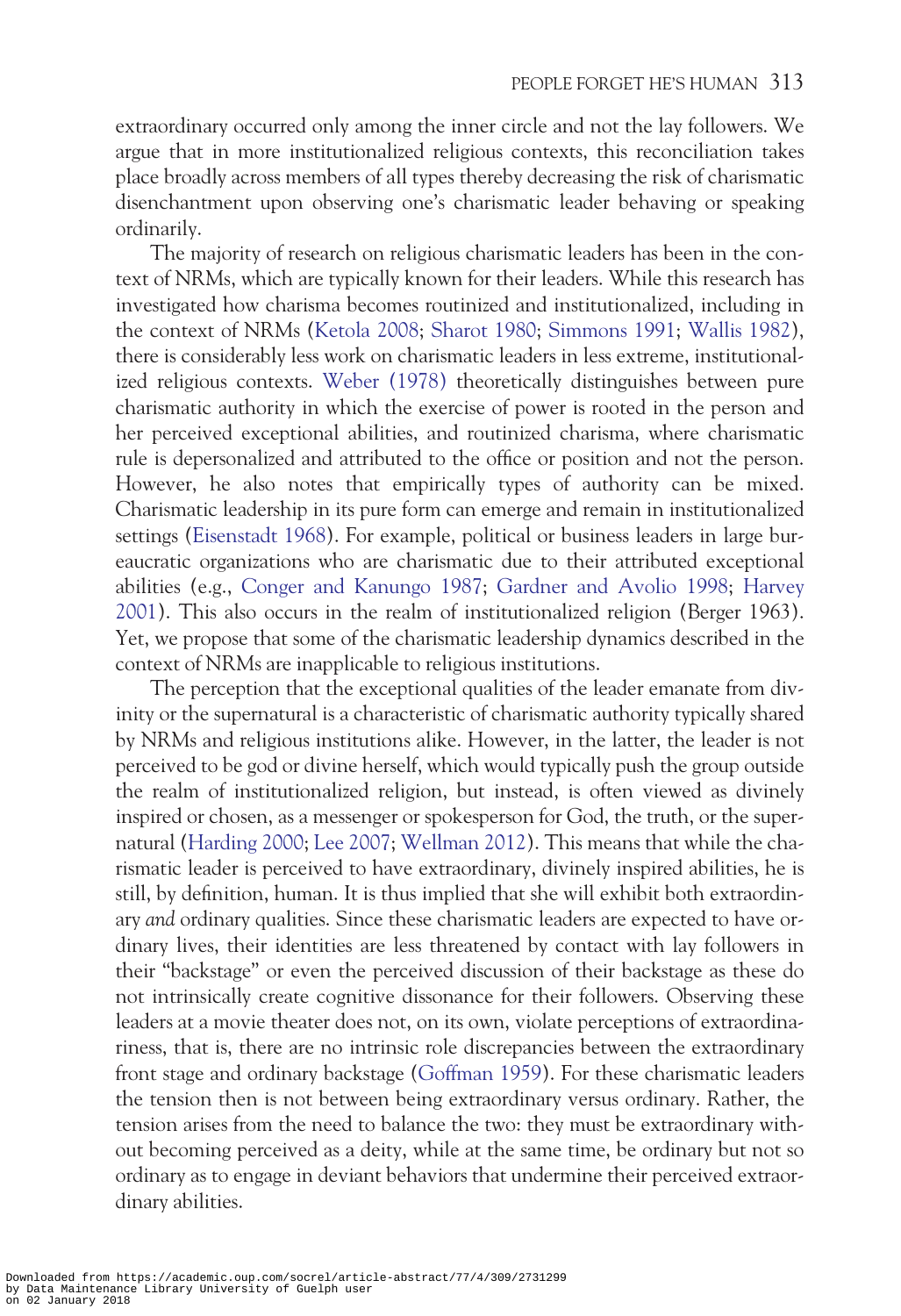Because they can be perceived as extraordinary and ordinary, these charismatic leaders can draw on different rhetorical strategies to create and sustain the charismatic bond. Successful charismatic leaders need to align themselves with their followers, while also distinguishing themselves as people who should be granted authority ([Harvey 2001](#page-21-0); [Shamir et al. 1994](#page-22-0)). In doing so, they often must choose between being authentic, managing their identity, or some "strategic combination" [\(Jones and Pittman 1982](#page-21-0):237). Managing a godlike persona, such as is often the case in NRMs, can make it difficult for charismatic leaders to empathize with their followers and present themselves as vulnerable, since this would conflict with their extraordinary identity ([Oakes 1997](#page-22-0):37). On the other hand, charismatic leaders in institutionalized religious settings are able to empathize with their followers, lay and inner circle alike, and express vulnerability, because being human can be a part of their charismatic identity. They can use their humanity, even their frailties, to connect and bond with their followers. In this way, they can strategically show, or at least be perceived by their followers to show, certain components of their "backstage" life in their front stage performance, making them seem more "real" or authentic. That is, they can discuss what followers perceive to be elements of their backstage life in their frontstage performance without worrying that this will lead to divine disenchantment. Rhetorical strategies emphasizing shared human experiences should heighten the followers' identification with the leader and strengthen the charismatic bond. We explore these predictions in one type of institutionalized religious context—American megachurches.

#### AMERICAN MEGACHURCHES

Megachurches are increasingly becoming a dominant organizational form in American religion [\(Thumma and Travis 2007](#page-22-0)). Yet most past research on megachurches is descriptive, rather than theoretical [\(Ellingson 2010](#page-21-0)). Megachurches are known for eschewing formal liturgies and traditions, incorporating contemporary music into their services, and having dynamic senior pastors that run against the grain, all of which are thought to appeal to the artistic and cultural tastes of people ([Ellingson 2010;](#page-21-0) [Wellman 2012\)](#page-23-0). However, much of this work uses key informant data from pastors and church leaders, rather than the members themselves (see [Thumma 1996](#page-22-0) for an exception). Thus, in a recent review of the megachurch literature, [Ellingson \(2010](#page-21-0):264) calls for data on megachurch attendees to determine "if and how megachurch programs resonate with the interests of audiences." Since charisma "is only evident in interaction with those who are affected by it" [\(Lindholm 1990](#page-22-0):6), it cannot be understood solely through the leader's actions and words, but rather, "in connection with and through the followers' perceptions of them" ([Ketola 2008:](#page-21-0)43). Due to this, we address the limitations of past megachurch research by exploring the megachurch attendees perceptions of their senior pastor. We propose that megachurch senior pastors are a primary draw of megachurches due to the charismatic bond they form with the attendees.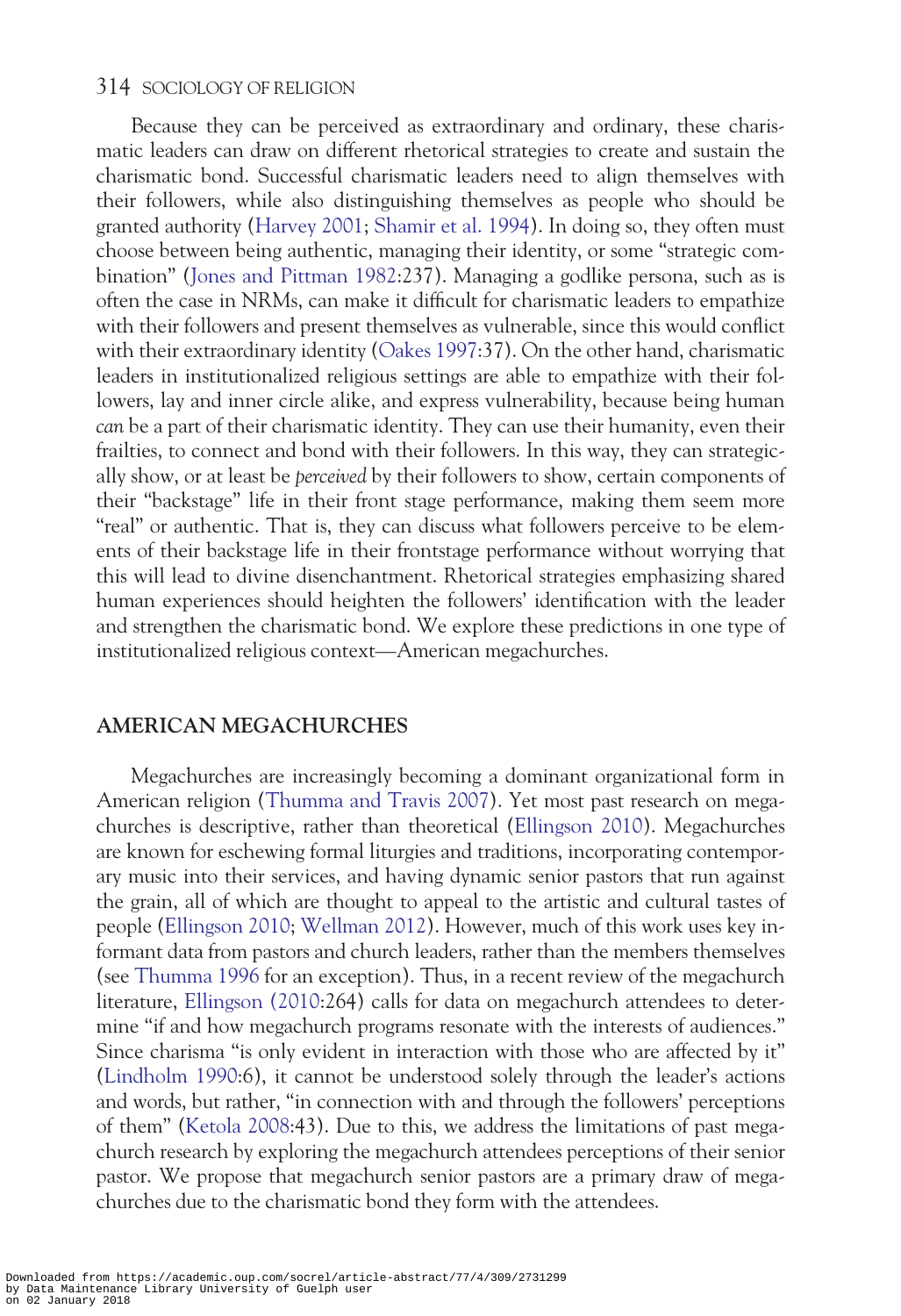#### DATA AND METHODS

Since 1992, [Thumma and Bird \(2011\)](#page-22-0) have tracked the known population of all American megachurches providing a rough census of them. In 2007, there were a total of 1,250 such congregations. From this 2007 census, [Thumma and Bird](#page-22-0) [\(2011\)](#page-22-0) selected 12 megachurches that closely reflect the national megachurch profile in terms of a wide variety of characteristics including attendance, region, denomination, dominant race, and church age. While these churches were selected to be representative of the entire population, the sample slightly under-represents the western region and is slightly larger than the average megachurch. Appendix [Table A1](#page-8-0) provides descriptive statistics comparing the 12 megachurch sample to American megachurches in 2008. In 2008, at each church, [Thumma and Bird](#page-22-0) [\(2011\)](#page-22-0) conducted focus groups and adult megachurch attendees participated in an all-congregation survey. The average response rate for the survey was 58 percent (minimum 27 percent and maximum 98 percent). The focus group interviews were transcribed and the surveys coded into a dataset. Leadership Network, a nonprofit consultancy and research group, funded and collected this data and it is being used with permission.

Focus groups allow individual participants to not only provide their own responses to questions but also to engage and prompt the responses of other participants. In doing so, focus groups are particularly useful for identifying group norms [\(Kitzinger 1994\)](#page-22-0). Because the charismatic bond is not just between an individual and the leader but also between the leader and the entire group with the group reinforcing (or undermining) it, focus groups may be particularly useful for capturing this dynamic. However, focus groups also have limitations, for instance, participants may avoid discussing deviant or embarrassing topics. The large-N survey is less susceptible to these limitations as it was anonymous and required written responses. Thus the findings from it complement and further support the focus group results.

While, most past research on religious charismatic leadership selects groups known to have charismatic leaders and then directly asks followers questions about their leaders, we take a different approach. First, the megachurches in our sample were not chosen because they had charismatic leaders, that is, we did not select on the dependent variable; rather, the megachurches included in this study were selected to be representative of the American megachurch population. Second, we do not assume that charismatic leadership exists and thus the respondents were not directly asked questions about their senior pastor, except in rare cases as a follow-up question to a comment already made. Although, to the authors' knowledge, this is not a methodology that has been used in prior studies of charisma, we argue that it is an effective strategy for identifying charismatic leadership. In a charismatic community the group revolves around the leader. The members have a duty to give their "complete personal devotion to the possessor of the quality [charisma]" [\(Weber 1978](#page-23-0):242). We also see similar arguments from a micro-sociological perspective in which the charismatic leader becomes the "sacred object" of the group,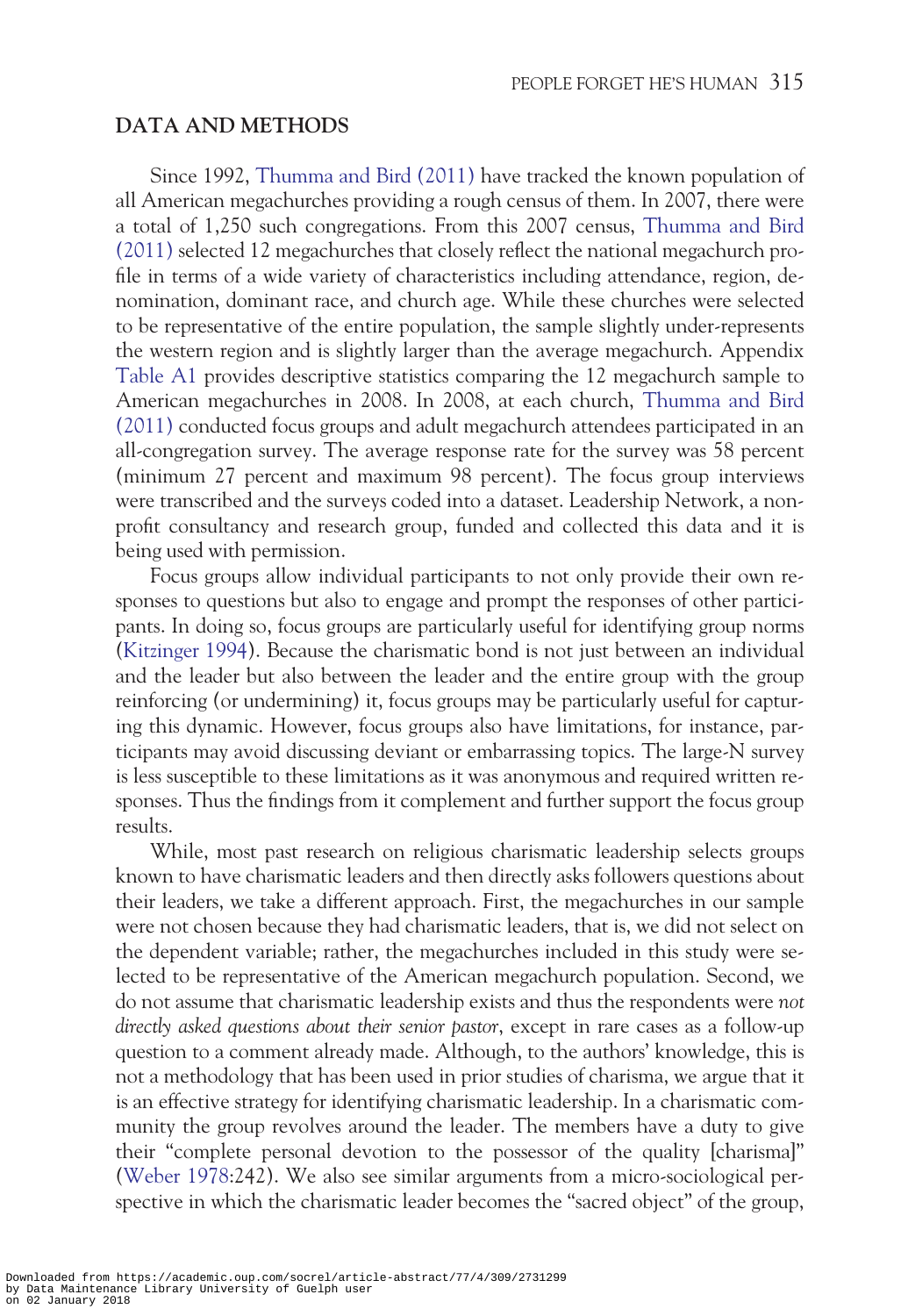that is, "the object upon which attention of the group is focused and which becomes a symbolic repository for the group's emotional energies" [\(Collins](#page-20-0) [2004:](#page-20-0)124). The leader is the glue that binds a charismatic community together, and thus, in essence, the leader is the group. Based on this, we expect that when asked any question about the group or themselves, the members of charismatic communities will be more likely to respond with a comment about their leader.

During the focus groups, respondents answered questions about how they came to the church; how they became involved in their church, and in what ways they had, or had not, experienced spiritual growth at the church. Because responses may vary by type of attendee, in each church, three separate focus groups were conducted with newcomers (i.e., have been attending the megachurch for 3 years or less), longtimers (i.e., have been attending the megachurch for 4 years or more), and lay leaders (i.e., perform some form of leadership role in the church). The focus group interviews lasted approximately one hour and a half. Our twoperson research team read, discussed, and coded transcriptions of the interviews. We coded 282 interviews (150 females, 132 males): 81 newcomers (NCs), 91 longtimers (LTs), and 110 layleaders (LLs). Although the interview questions did not specifically ask about the senior pastor (who was in all cases male), we identified 270 comments regarding his qualities/characteristics, sermons, and/or how the respondents felt about him or how they perceived he felt about them.

To code these references, we began with general coding categories derived from the literature on charismatic leadership and our theoretical model: (1) the senior pastor as having extraordinary abilities; (2) the senior pastor as human; and (3) the emotional or affective relationship between the senior pastor and attendees. We separately read through the interviews with these categories. We then compared our work, discussed themes that emerged from the data, and refined our coding scheme accordingly. Next, we read through the interviews again, guided by the following refined categories. First, the senior pastor as extraordinary: (1a) described as being inspired, led, or called by God, as being a spiritual exemplar, or as being in some way connected to heightened spirituality; (1b) described as being special, unique, or different from other people and/or pastors but without reference to supernatural or spiritual qualities; (1c) preaching described as being supernaturally inspired. Second, the senior pastor as human: (2a) perceived to have qualities that are human, ordinary, and just like everyone else; (2b) understandable preaching, where the senior pastor is perceived to speak and joke like a normal, average person; (2c) relatable preaching through the incorporation of the ordinary and human experiences of the senior pastor (e.g., discussing his personal life, moral struggles, and everyday human experiences). Third, the emotional or affective relationship between the senior pastor and attendees: (3a) the trustworthiness of the senior pastor; (3b) the emotions the attendees feel from the senior pastor; (3c) the emotions and emotional experiences the senior pastor evokes from attendees. To illustrate the prevalence of these categories, we provide the percentage of comments that we coded into each of the categories or subcategories. The categories are not mutually exclusive, and many comments fall under more than one category. To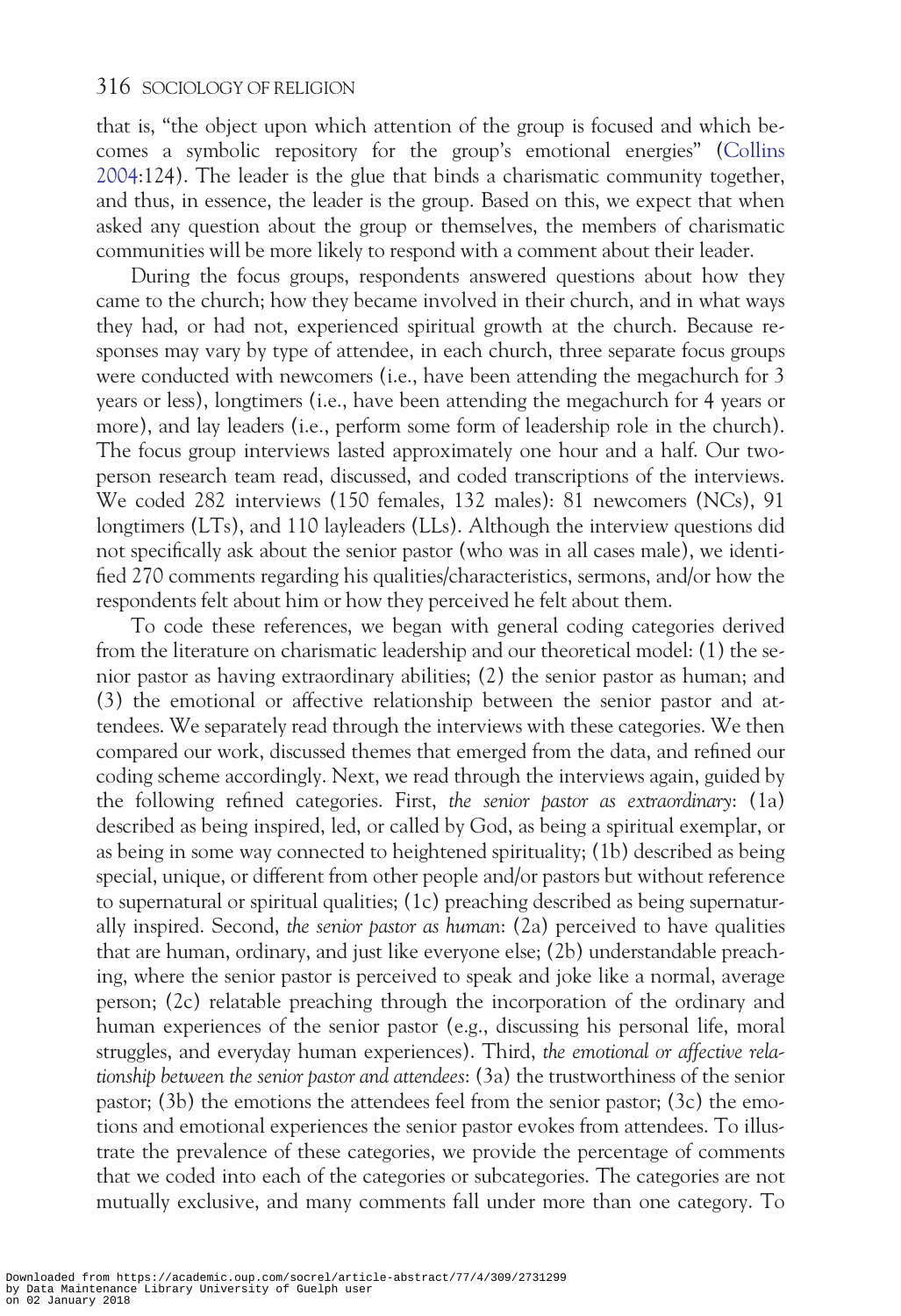<span id="page-8-0"></span>

|                                                                                     |                                         | Prevalence of comments                          |                                      | Extensiveness of comments by focus group type |                                      |                                                       |
|-------------------------------------------------------------------------------------|-----------------------------------------|-------------------------------------------------|--------------------------------------|-----------------------------------------------|--------------------------------------|-------------------------------------------------------|
| Coding categories                                                                   | comments $(Freq)^a$<br>Percent of total | within a category (Freq)<br>Percent of comments | LLs percent of<br>comments<br>(Freq) | LTs percent of<br>comments<br>(Freq)          | NCs percent<br>of comments<br>(Freq) | Extensiveness<br>total percent <sup>b</sup><br>(Freq) |
| 1. Senior pastor                                                                    | 35.19 (95)                              |                                                 | 44.21 (42)                           | 28.42 (27)                                    | 27.37 (26)                           | 100.00 (95)                                           |
| as extraordinary                                                                    |                                         | 53.68 (51)                                      | 47.06 (24)                           | 35.29 (18)                                    | 17.65(9)                             | 100.00 (51)                                           |
| a. Inspired/led/called<br>by God<br>b. Unique without                               |                                         | 43.16 (41)                                      | 41.46 (17)                           | 24.39 (10)                                    | 34.15 (14)                           | 100.00 (41)                                           |
| reference to God<br>c. Preaching<br>inspired by God<br>2. Senior pastor<br>as human |                                         | 22.11 (21)                                      | 47.62 (10)                           | 28.57 (6)                                     | 23.81(5)                             | 100.00 (21)                                           |
|                                                                                     | 35.56 (96)                              |                                                 | 29.17 (28)                           | 28.13 (27)                                    | 42.71 (41)                           | 100.01 (96)                                           |
| a. Human/ordinary                                                                   |                                         | 31.25 (30)                                      | 30(9)                                | 43.33 (13)                                    | 26.67(8)                             | 100.00 (30)                                           |
| qualities<br>b. Understandable<br>preaching                                         |                                         | 39.58 (38)                                      | 23.68 (9)                            | 18.42(7)                                      | 57.9 (22)                            | 100.00 (38)                                           |
| c. Relatable preaching                                                              |                                         | 47.92 (46)                                      | 28.26 (13)                           | 19.57(9)                                      | 52.17 (24)                           | 100.00 (46)                                           |
| (shows human side)<br>3. Emotional bond                                             | 27.41 (74)                              |                                                 | 35.14 (26)                           | 29.73 (22)                                    | 35.14 (26)                           | 100.01 (74)                                           |
|                                                                                     |                                         |                                                 |                                      |                                               |                                      | Continued                                             |

Downloaded from https://academic.oup.com/socrel/article-abstract/77/4/309/2731299 by Data Maintenance Library University of Guelph user on 02 January 2018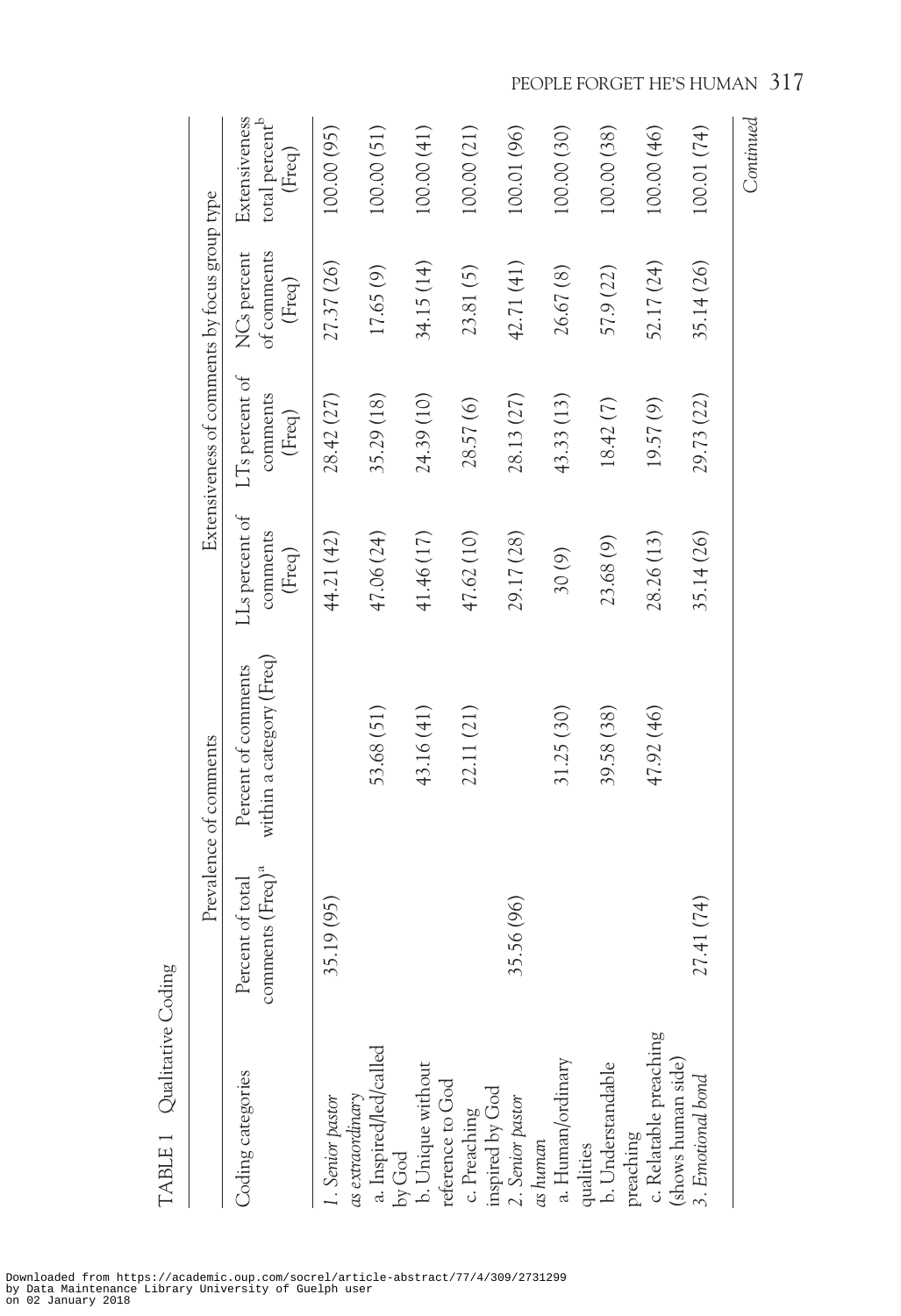| ŗ<br>ī |
|--------|
|        |
|        |
|        |

|                                    | Prevalence of comments |            | Extensiveness of comments by focus group type |            |            |
|------------------------------------|------------------------|------------|-----------------------------------------------|------------|------------|
| Senior Pastor                      | 32.43 (24)             | 50.00 (12) | 20.83 (5)                                     | 29.17(7)   | 00.00(24)  |
| . Emotions felt<br>'s trustworthy  | 29.73 (22)             | 45.46 (10) | 31.82(7)                                      | 22.73 (5)  | 00.01 (22) |
| rom senior pastor<br>Senior pastor | 50.00 (37)             | 27.03 (10) | 27.03 (10)                                    | 45.95 (17) | 00.01(37)  |
| vokes emotion                      |                        |            |                                               |            |            |

Notes: Categories are not mutually exclusive; some comments are coded as more than one category and/or subcategory. a  $\mathsf{Z}% _{\mathsf{M}}^{(1)}\!\left( \mathsf{N}\right) \equiv\mathsf{N}_{\mathsf{M}}^{(1)}\!\left( \mathsf{N}\right) \mathsf{N}_{\mathsf{M}}^{(2)}$ 

 ${}^2N=270.$  bRow totals for extensiveness of comments only. Percentages over 100 due to rounding error.

## 318 SOCIOLOGY OF RELIGION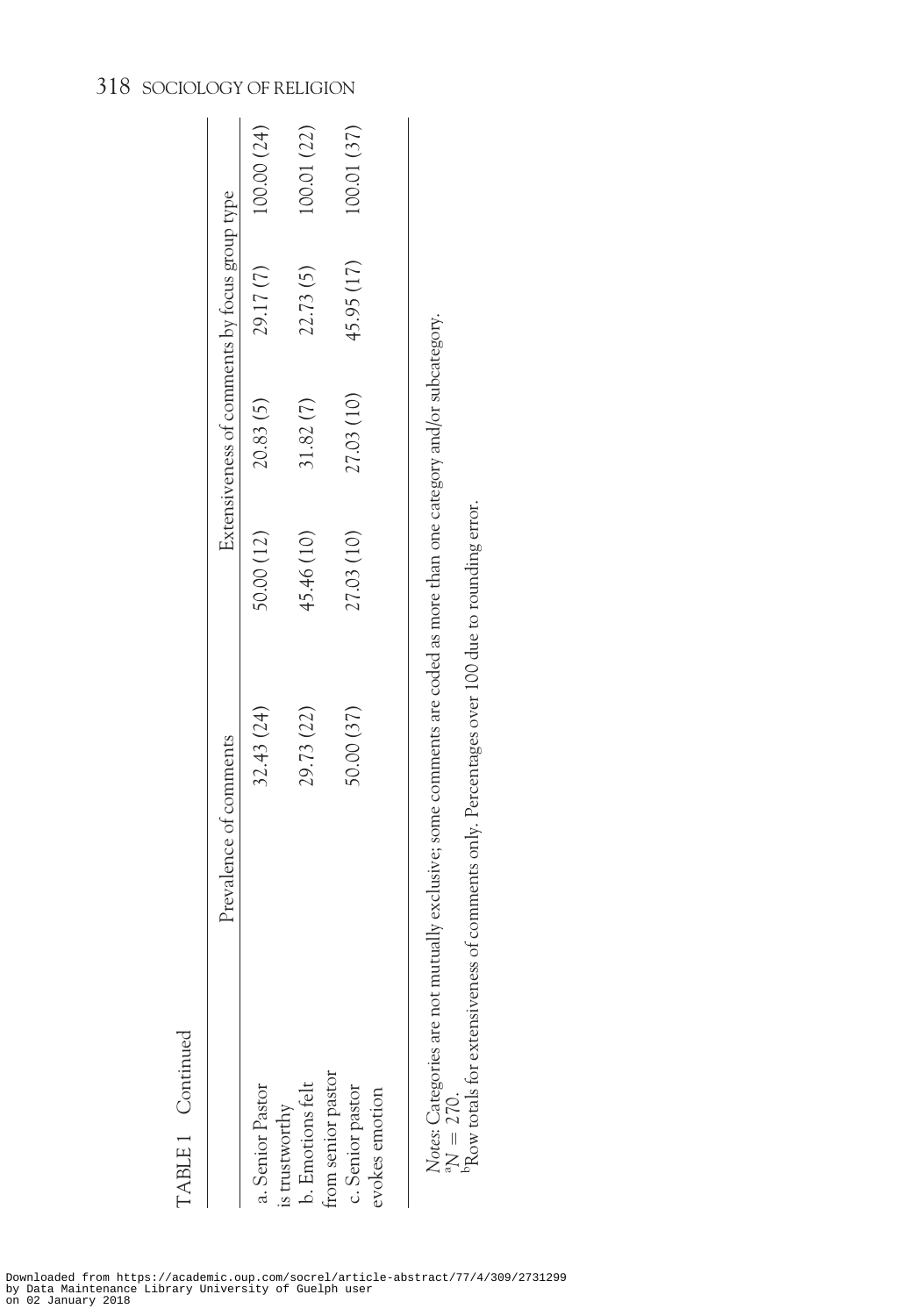#### PEOPLE FORGET HE'S HUMAN 319

|         | <b>Influence of Senior Pastor</b> |                                                                                                               |
|---------|-----------------------------------|---------------------------------------------------------------------------------------------------------------|
| Percent | For initial megachurch attendance | Percent                                                                                                       |
| 59.40   | Not at all $(1)$                  | 25.10                                                                                                         |
| 40.60   | 2.                                | 7.52                                                                                                          |
|         |                                   | 12.69                                                                                                         |
|         | $\overline{4}$                    | 13.55                                                                                                         |
| 44.87   |                                   | 41.14                                                                                                         |
| 55.13   |                                   |                                                                                                               |
|         |                                   |                                                                                                               |
| 72.41   |                                   | 4.80                                                                                                          |
|         | 2                                 | 2.37                                                                                                          |
| 3.08    |                                   | 8.21                                                                                                          |
| 3.55    | 4                                 | 18.12                                                                                                         |
| 0.33    |                                   | 66.50                                                                                                         |
| 1.22    |                                   |                                                                                                               |
|         |                                   |                                                                                                               |
| 2.69    |                                   |                                                                                                               |
| 41.01   |                                   |                                                                                                               |
| 56.30   |                                   |                                                                                                               |
|         |                                   |                                                                                                               |
| 15.17   |                                   |                                                                                                               |
| 20.43   |                                   |                                                                                                               |
| 20.13   |                                   |                                                                                                               |
| 15.19   |                                   |                                                                                                               |
| 15.81   |                                   |                                                                                                               |
| 12.53   |                                   |                                                                                                               |
|         |                                   |                                                                                                               |
|         |                                   |                                                                                                               |
| 22.24   |                                   |                                                                                                               |
| 22.98   |                                   |                                                                                                               |
|         |                                   |                                                                                                               |
| 9.23    |                                   |                                                                                                               |
|         | 19.40<br>29.21<br>16.33           | Some $(3)$<br>$A$ lot $(5)$<br>For remaining at the megachurch<br>Not at all (1)<br>Some $(3)$<br>A lot $(5)$ |

<span id="page-10-0"></span>TABLE 2 Descriptive Statistics for Megachurch Attendee Characteristics  $(N = 18,238)$ 

demonstrate the extensiveness of the categories (Krueger 1997), we provide percentages for their prevalence across focus group types (i.e., LL, LT, and NC). We present the results in [Table 1](#page-8-0). Had the attendees been directly asked about the senior pastor, percentages for the various categories would presumably be higher; however, the fact that participants, without explicit prompting, brought up the same categories across focus groups and churches is perhaps more indicative of the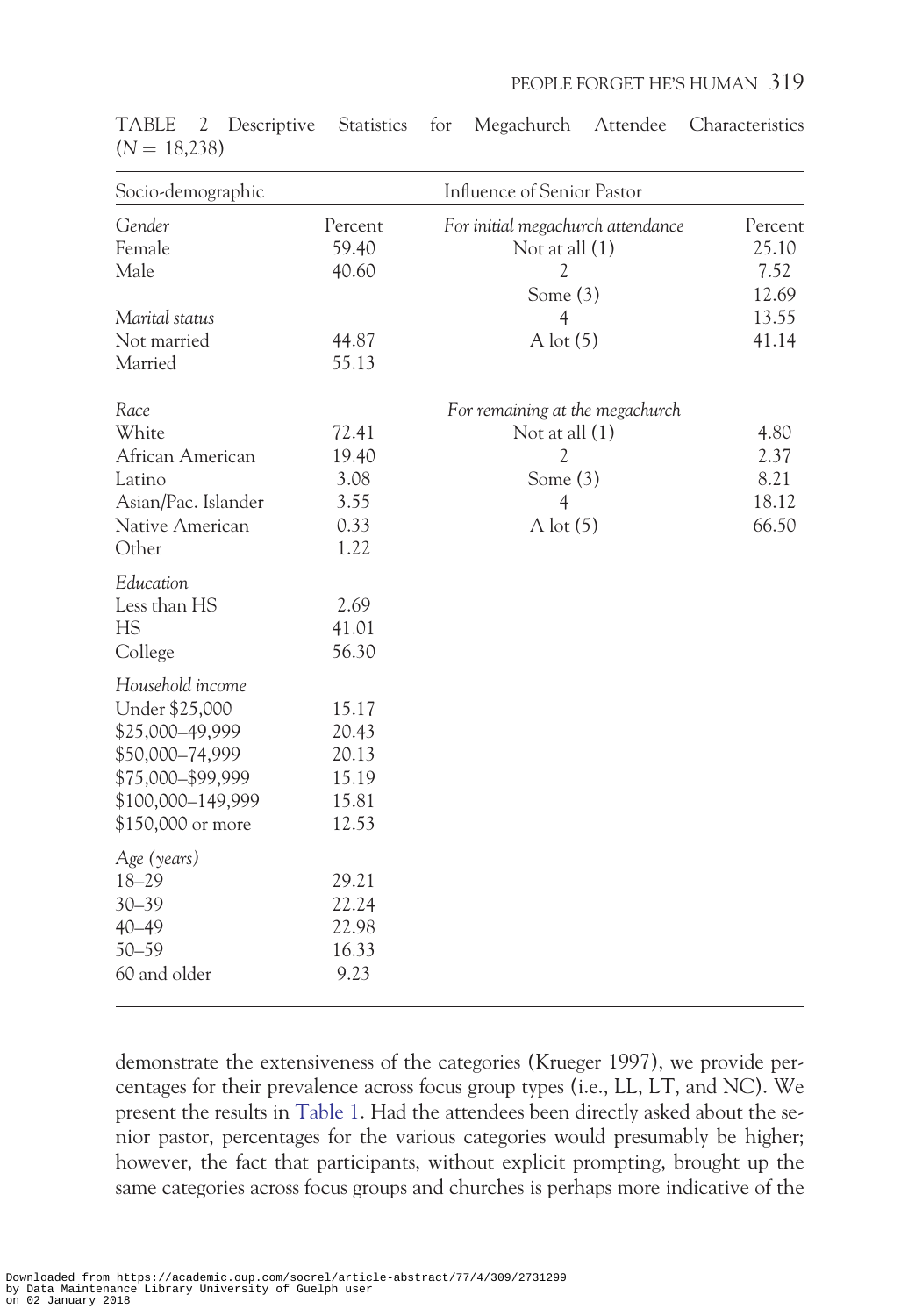existence of a charismatic leader, than if the respondents had been directly questioned about their senior pastor thereby drawing their attention to the topic.

As mentioned above, the megachurches were not chosen because they had charismatic leaders, but to be representative. As such, there is variation in the number of senior pastor references in total and within categories across the megachurches, which suggests variation in the degree of charismatic leadership. However, for each category, the majority of churches had at least one comment, usually more, falling under it. The mean number of comments per church is 22.5 with a standard deviation of 15.45, a minimum of 5, and a maximum of 50. In Appendix [Table B1](#page-8-0), we provide the mean, standard deviation, and minimum and maximum values for the frequency of comments in each coding category across the 12 megachurches as additional evidence for the extensiveness of the categories.

We use the focus groups as our primary source of data; however, the large-N survey  $(N = 18,238)$  is useful because it provides socio-demographic data regarding the overall attendee population in these megachurches and data on the senior pastor as a motivator for initial attendance and remaining in the megachurch. Attendees were asked two questions regarding their senior pastor: (1) how influential the senior pastor was for bringing them to the megachurch  $(1 = \text{not at all to } 5$  $=$  a lot) and (2) how influential the senior pastor is for keeping them at the megachurch (1 = not at all to 5 = a lot). From the survey, we provide descriptive statistics of the megachurch attendees in [Table 2.](#page-10-0)

#### FINDINGS

#### The Senior Pastor as Extraordinary

The megachurch senior pastor is perceived by attendees to have extraordinary qualities. Roughly 35 percent of the senior pastor references described him as being special, unique, extraordinary, or different from and better than other people. Some described him as a "visionary" or a "gifted man." An LT expressed a similar sentiment, describing his senior pastor as "not your norm of a pastor at all", which he believes is why his "church is so different." An LL also attributed the success of his church to the senior pastor "it's the testament to this man, who's one in a million, you know, I've never met another guy like that."

Of the references to the senior pastor's extraordinary characteristics, 53.68 percent connected these qualities to God. The majority of these comments were made by LLs (47.06 percent) and LTs (35.29 percent) with a smaller quantity being made by NCs (17.65 percent). Attendees used many different terms or titles to refer to their senior pastor including God's "mouthpiece", "messenger", and "vessel." Respondents consistently described their senior pastor as "led", "sent", or "chosen" by God to/for their church. For example, an NC said: "Like to me he had this special anointing over him which has created this special anointing over the church. So I just said I had to be a part of it." One LT described the senior pastor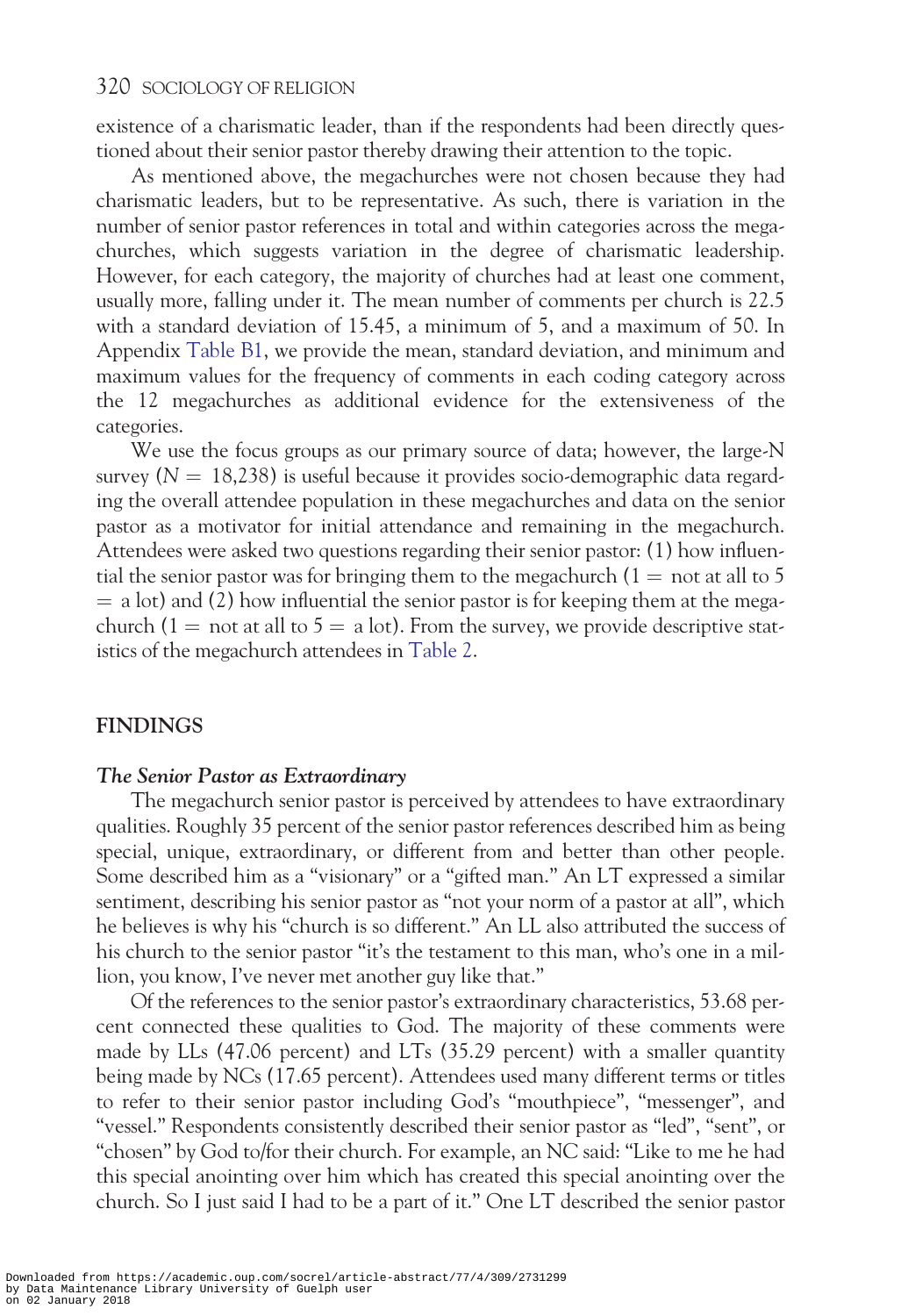coming to her church as "divine appointment" that was "more than just regular business."

The special qualities of their senior pastor were often identified as reflections of his emulating God. One LL's comments exemplify this: "[The senior pastor is] a walking reincarnation of Christ. Just, he'd walk up to you and just shook your hand and put his arm around you, not knowing him and all of a sudden, Jesus was just like overflowing out of this guy's pores. You don't get that in any other church." An LT made an analogy between his senior pastor and the energizer bunny, stating that he is on top of whatever God asks of him: "[Senior pastor's name] is totally led by the Holy Spirit. If God is telling him this is what we need to do, then he's all on it. He's like that bunny, that bunny that goes like that." An NC also described her senior pastor as constantly working and wondered how as a person, he could do everything he does without being drained: "I'm thinking when do you [the senior pastor] sleep?  $[\dots]$  I'm drained on Sundays  $[\dots]$  and I can imagine if it's draining for me what it is for him, he's doing it [the sermon] three times." She then answered these questions: "when a person is anointed and appointed by God, the Holy Ghost is going to take over. You know you are not going to be operating [on] your own strength and your own endurance. [ ... ] You know you're not ordinary you're extraordinary." She suggests that the senior pastor's ability to do what seems superhuman is through supernatural intervention, which gives him the strength and endurance he otherwise would not have. This fits [Weber's \(1978:](#page-23-0)241) classic definition of charismatic individuals "as considered extraordinary and treated as endowed with supernatural" qualities that are "regarded as of divine origin or as exemplary."

Respondents also described the senior pastor's preaching as exceptional. Roughly 52 percent of all the senior pastor comments praised his preaching (results not shown). One NC mentioned that his senior pastor is "the best preacher I've ever heard and I've been listening to preaching for 65 years." Another NC similarly exclaimed the senior pastor's gifted preaching: "He's always been very relevant and he's always been very biblical, and good at articulating anything he's trying to say. [ ... ] And not too many people are gifted like that." Approximately 22 percent of the comments regarding the senior pastor as extraordinary described his preaching as supernaturally inspired or driven. For example, an LL said: "[The senior pastor's sermons are] just straight out of the bible but in a way you don't hear most people say it. You knew the Holy Spirit was speaking through him every time he got up on that stage." Here the LL is highlighting how his senior pastor's biblical sermons are not the same as what "most people say", because he believes God is speaking through his pastor. Others described the senior pastor's "gift of wisdom" as expressed in his sermons as supernatural or as providing a "divine look into the world." The senior pastor's preaching ability is one of his most valued extraordinary, and, for some, divinely inspired abilities. This is consistent with past research's emphasis on charismatic leaders generally having superior rhetorical skills [\(Dawson 2002](#page-21-0):82–83; [Wellman 2012;](#page-23-0) [Wilner 1984](#page-23-0)).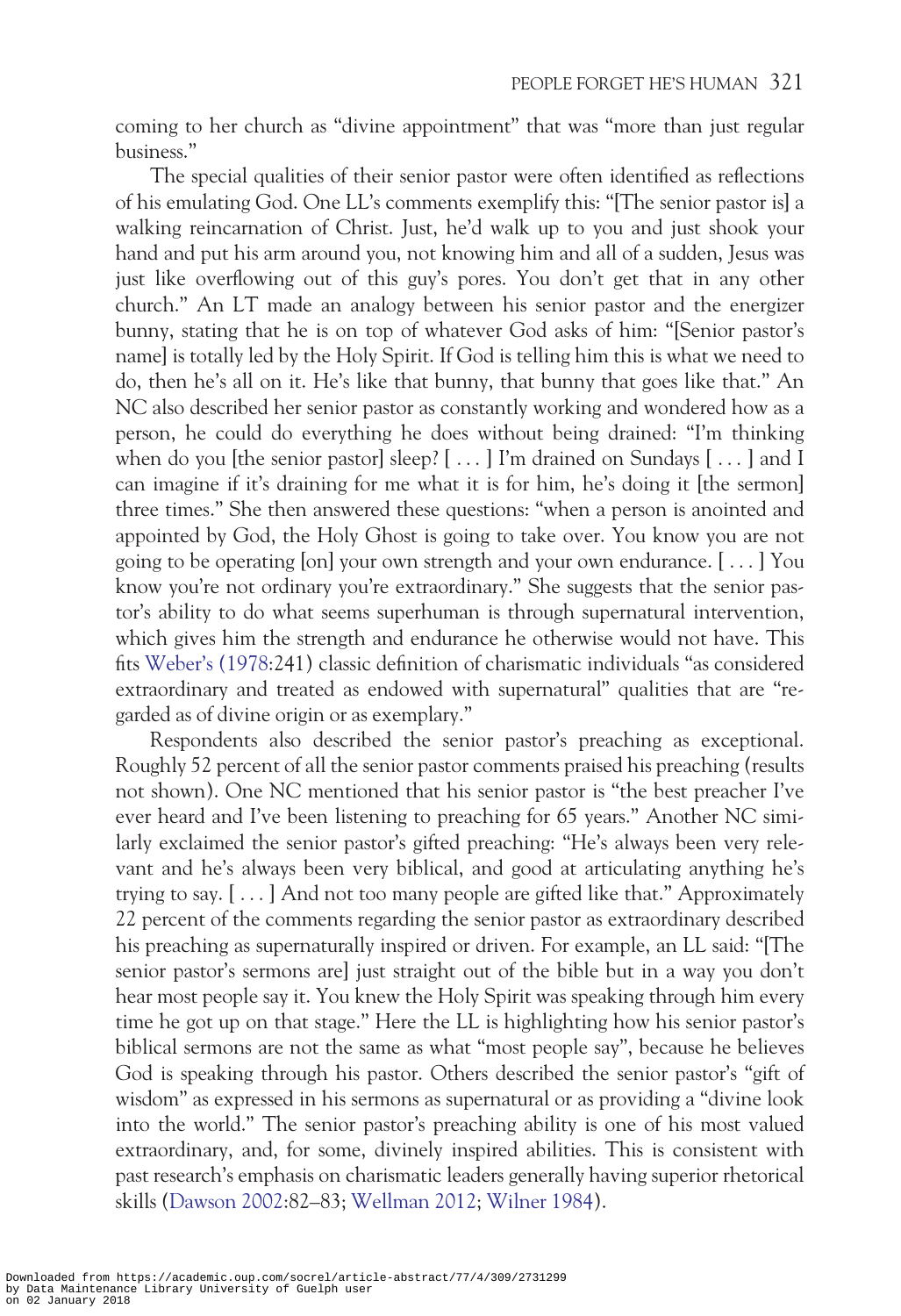While the descriptions of the senior pastor were permeated by perceptions of his extraordinary, divinely given qualities, he was also described in more ordinary, human terms. These descriptions provide a different side to the charismatic bond.

#### The Senior Pastor as Human

Approximately 36 percent of all senior pastor comments described him as human in some way without being prompted. We were struck by the number of comments that explicitly attempted to convey the humanity of the senior pastor (31.25 percent of the comments regarding the senior pastor as human). This is illustrated by a line of conversation in one LT focus group. One respondent noted "people forget he's human. He's human, he's just like you and I." Another continued "He's no different than you and I. That's what we love about him" and still another confirmed "Yea. Absolutely, love that about him." Some respondents described their senior pastor's human characteristics, such as being "shy," "introverted," "sensitive," and "stingy." Several respondents noted that although their senior pastor is in a position of authority, he is just like everyone else and treats others as his equal. One LL noted how the senior pastor never "preaches down" to them and brings his "real life" stories into his sermons, which communicates that he is "no different from us." An NC also mentioned how the senior pastor incorporates his average, human activities into his sermons:

The average person, Christian or however you want to put it, we watch movies, we listen to music, we read our Bibles [ ... ]. A lot of people have a balance and [senior pastor's name] shows to have that balance because he can just incorporate it into the service. But you don't hear other pastors talking about [how] they watched a certain movie or they listen to certain music [ ... ].

Similarly, another NC identified that the senior pastor is a "normal person" and that his use of everyday human activities teaches "you that you can be a human being [ ... ] enjoy life and be saved." In fact, the senior pastor's ability to talk to the attendees as equals and provide relatable stories and illustrations were two of the main qualities respondents praised about their pastor's sermons.

Roughly 40 percent of all references to the senior pastor's human side extolled his ability to speak to them on their level, like average human beings, without talking down to them. This was particularly expressed by NCs who provided 57.9 percent of these comments. Several respondents noted that whereas other pastors "use big words" that not everyone understands, their senior pastor "doesn't try to use big words or stuff." He doesn't try to "tell you how intelligent he is over you," but he keeps "it simple so everybody can understand it." For instance, an NC described how the senior pastor's sermon sounds like "you are having a regular conversation. It's not like oh thou art, it's more like I'm trying to make my point,  $[\ldots]$ ] because he has this way of like taking movies and associating it [sic] in a Christian way." Members from nearly every megachurch in the study constantly praised the accessibility of their pastor's preaching, repeatedly testifying that "even a child could understand" his message. One interviewee recalled an interaction with an older member of the congregation illustrating this: "But when she heard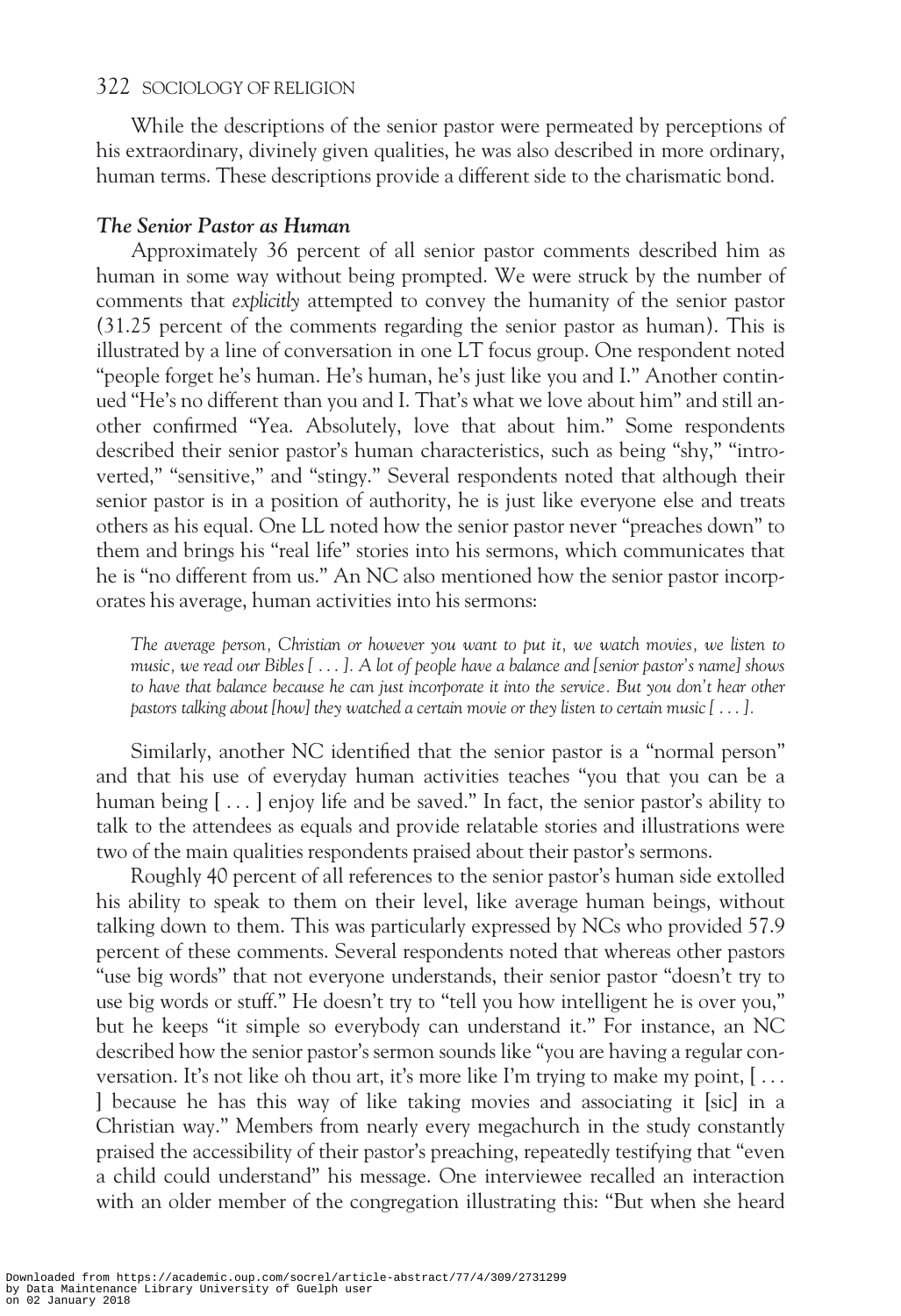him [the pastor], she was 97 at that time, she said, 'if I'm 97, and [my] great-greatgrandchild was sitting there, he's 3, and here's my daughter, and she's in her 30's, [and] we all can understand what he's saying, then that is the man you all need.'" An LT noted that if the senior pastor did use a big word, he defined it and then would "joke [about it] and say this is to let y'all know I done had [sic] some education." The senior pastor's ability to talk to the audience as a normal human being with accessible, easy-to-understand everyday examples and humor appealed to the attendees and helped them identify with him and his sermon.

Approximately 48 percent of all references to the senior pastor as human emphasized how the senior pastor was relatable and his messages were relevant to their lives. Again, this seems to have been especially important for NCs who provided 52.17 percent of these references. An NC mentioned that the senior pastor "breaks it down. He gives it examples. He just pulls in everything, sports, [and] media." Another NC identified how the sermons touch on situations in which people are able to relate: "no matter where you are, there's probably a scenario for everything you can think." Twenty-six percent of these references felt the senior pastor was speaking directly to them. For example, an LL said: "It just really applied to my life. And it was kind of one of those feelings like is [the senior pastor] talking to me. Does he know my story? [ ... ] And it's like whoa he really got to my heart. [ ... ] I've just been to eight other churches and none have been able to speak to me in that way." Many respondents were amazed by how the sermons were directly applicable to them as though the senior pastor knew what was going on in their lives and wrote the sermon with them in mind. These senior pastors are experts at transforming "a historical or mythical ideal from a remote abstraction into an immediate psychological reality," which helps create a connection between them and the attendees ([Kets de Vries 1988:](#page-21-0)240–241; see also [Dawson 2002](#page-21-0); [Wilner 1984](#page-23-0)).

Another way in which the senior pastors made themselves relatable was by identifying their own flaws—sometimes in sermons and other times in informal interactions with lay leaders and staff. For example, an LL said: "because he's human, an edge'll stick out sometimes [i.e., he will behave in ways he should not], [and] he steps back and submits to the Lord. And that just really garners a lot of respect from us. [...] he's very self-aware of how he's wired and [his] limitations." She also noted that he'll even ask people to "pray with him about certain things" that "he's working through." Another LL described how the senior pastor would admit to committing sins and being imperfect:

I mean [senior pastor's name] from the pulpit will say I cheated on an exam and I got caught and my fiance´ found out and confronted [me], I mean he's not hiding, he's not trying to be like I'm the perfect pastor. And if you're like me, you can go to Heaven. He's just saying you know what; I messed up this week or whatever.

Another LL focus group also discussed the expression of imperfections as a positive attribute that makes "him human you know": "[Senior pastor's name] will be the first one to stand up and say where he's wrong from the pulpit. I mean that's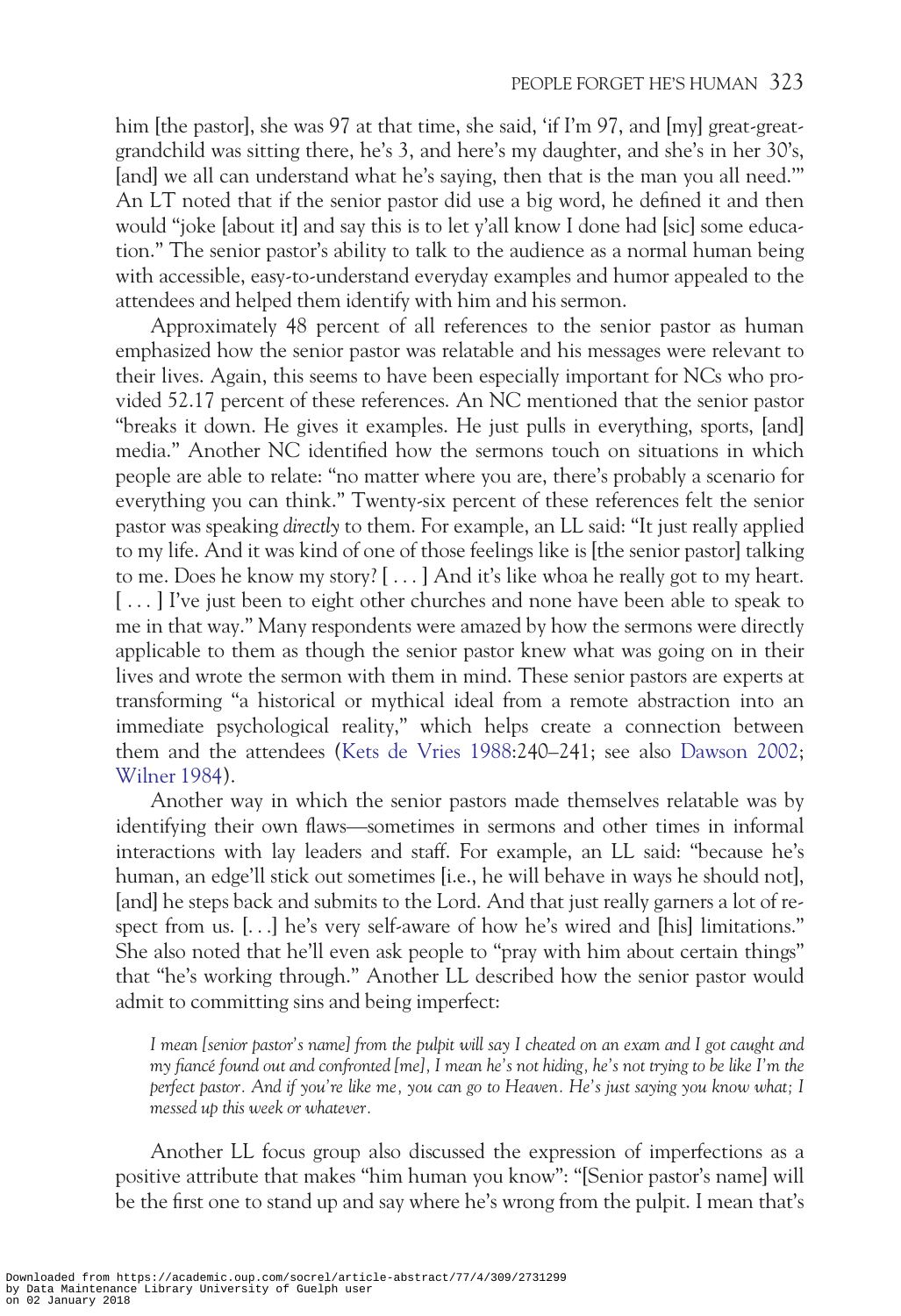always impressed me with [Senior pastor's name]. You know when he's preaching, if he can identify with an area, he'll use an instance like something that may have happened between him and his son." Another participant in this focus group concurred and said "right, he is like us, human and makes mistakes." Rather than undermining their charismatic authority as has been suggested in NRM research [\(Dawson 2002\)](#page-21-0), identifying their own human frailties, whether it is a performance or not, supports the senior pastor's charisma. This contributes to enhancing the charismatic bond.

#### Emotion and the Charismatic Bond

The third defining characteristic of charismatic authority is an intense emotional bond between the leader and her followers. Roughly 27 percent of all comments were in regards to this emotional bond. Being open about themselves and their lives and being relatable was a primary reason 32.43 percent of these comments described the senior pastor as trustworthy, authentic, or real. LLs were particularly inclined to provide this type of comment with 50 percent of the references being from them. One NC mentioned that whereas other pastors come with a "facade," by incorporating everyday life experiences into his sermons, the senior pastor "keeps it real," which makes it "easy to just go ahead and accept the message." Remembering his first visit to the church, an LL recalled that what "struck" him unlike anything he'd experienced in any other church before was the "authenticity in what he [the senior pastor] was saying." Respondents in different churches repeatedly used the word "authentic" to describe their senior pastor. One NC said: "I can trust him [the senior pastor]. [ ... ] You can feel him. You know he's real. And even though this place is a little big, you can't physically touch him but you can feel like you can touch him because you know enough about him." This quote illustrates how the senior pastor opening up about himself and allowing his congregants to feel as though they know him, strengthens the charismatic bond. Whereas large group size is often thought to decrease charismatic leaders' ability to form relationships with their followers [\(Johnson 1979](#page-21-0)), through expressing themselves as relatable human beings, megachurch pastors foster identification with their attendees and elicit trust from them. One LL even said that he trusts the senior pastor more than any other person alive: "I trust him best I know of any man alive and that comes from just having—observing this giving spirit of his, you know, up close and all [ ... ] he's the real deal." The trust they experience is just one expressive component of the charismatic bond.

Another component is that the attendees feel emotions expressed by the senior pastor. As [Dawson \(2002:](#page-21-0)82) notes charismatic leaders are often deemed "more emotionally expressive" (see also [Wasielewski 1985\)](#page-23-0). The respondents identified feeling emotionally and spiritually connected to the senior pastor and his message. One interviewee exemplifies this sentiment: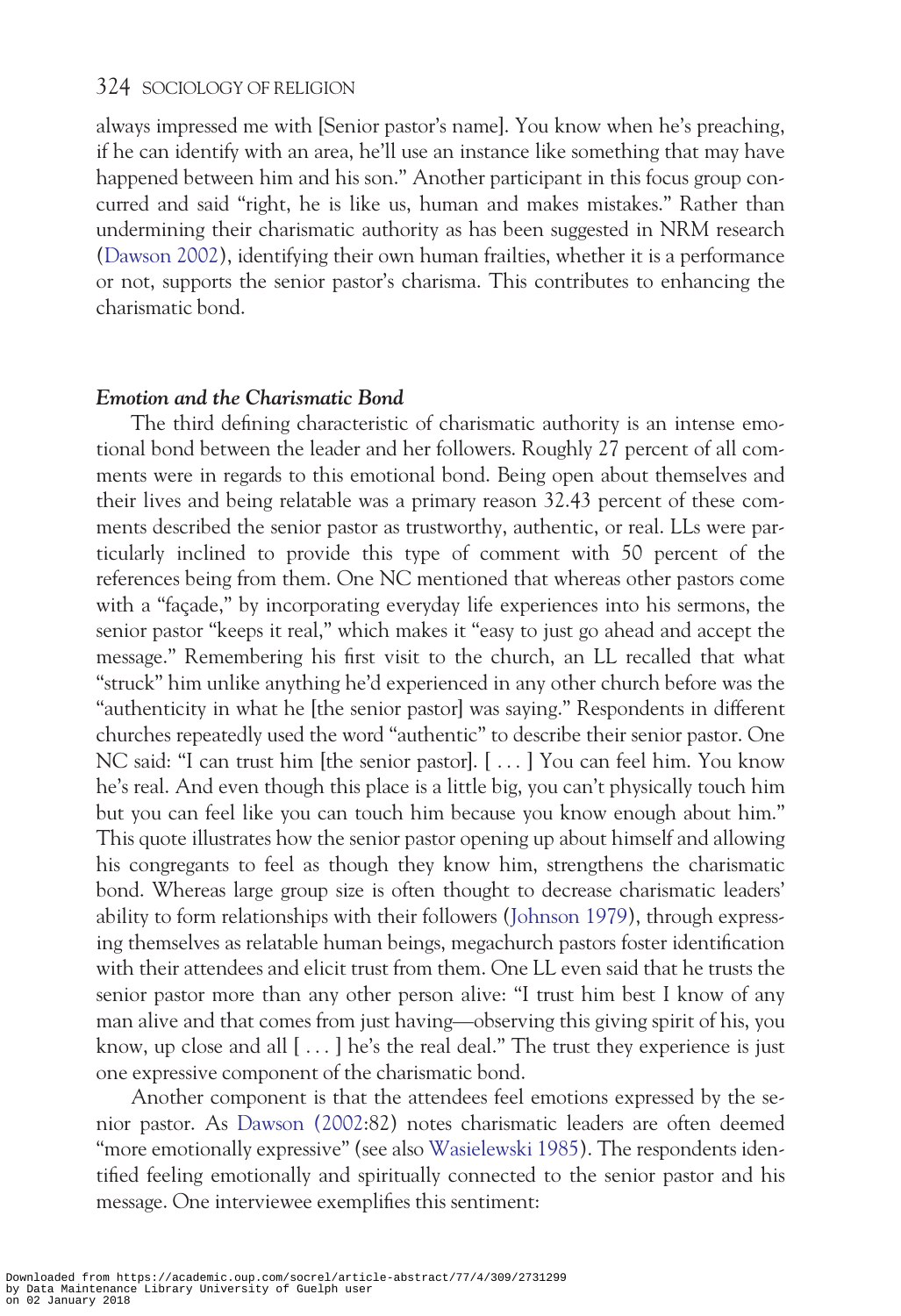[Pastor's name] is so open to the Holy Spirit speaking through him that it always touches, I mean everybody gets something right here from the message. And so that, God is love, the Holy Spirit is love. And so when you feel that connection, you just feel loved.

An LL recalled a time when she yelled "I love you" to the senior pastor as he walked by and he responded, "I love you more." She further noted how although he "can't get around to everybody, you know that he loves everybody in this church." [Johnson \(1979:](#page-21-0)317) identifies how followers may become less "emotionally dependent on the leader" as the group becomes larger and they have less interaction with her. Thus, it is notable, that even in several thousand person congregations where there is little direct contact with the attendees, roughly 30 percent of references to the emotional bond mentioned feeling loved or encouraged by the senior pastor in spite of the size of the group. This was particularly the case among LLs and LTs who provided the majority of these references (45.46 percent and 31.82 percent respectively). For example, an LL describes how the senior pastor

tells us all the time how much he loves us. And he's made the statement so many times, 'Hey, I may not know all of you the way that I want to know you, but we have a whole eternity to get to know each other.' [ ... ] And that's something great to look forward to.

The ability to make attendees feel loved without regular direct contact seems to be a by-product of the pastor's highly relatable sermons. One LL notes "feeling loved on through osmosis,  $[\dots]$  because the scripture is communicated well  $[\dots]$ and in] everyday terms."

The senior pastor and his sermons also evoke emotional responses in the attendees. Fifty percent of the emotional bond comments described experiencing some type of emotional response to him or his sermons, such as love, laughter, excitement, and awe. Most of these comments were from NCs (45.95 percent). For example, one LT said, "He blesses me to no end and I love that in him. [ ... ] He's such a courageous speaker; [ ... ] When you hear his voice, you feel relieved. He's just that good. He's good. He's good and I love everything that he does." Attendees were emotionally affected by the words and behaviors of their senior pastor:

When [the senior pastor] stands up there and tells us we pray to God to send us the people that no one else wants. [ ... ] How can that not affect you? You know he's our spiritual leader and we believe in him, that's why we're here. You know we love him and we trust him and we want to do what God's told us to do. (LL)

Here we can see that the emotional connection is bidirectional; the attendees feel love from their senior pastor and they in turn feel love towards him. One respondent emphatically declared his positive sentiments toward the senior pastor: "He's on fire. [ ... ] He's the shepherd." Others shared similar feelings; an LL mentioned how the senior pastor has "got a regiment that will follow him off the cliff" and an NC said that the senior pastor is "revered because he knows his flock [ ... and] connects with people."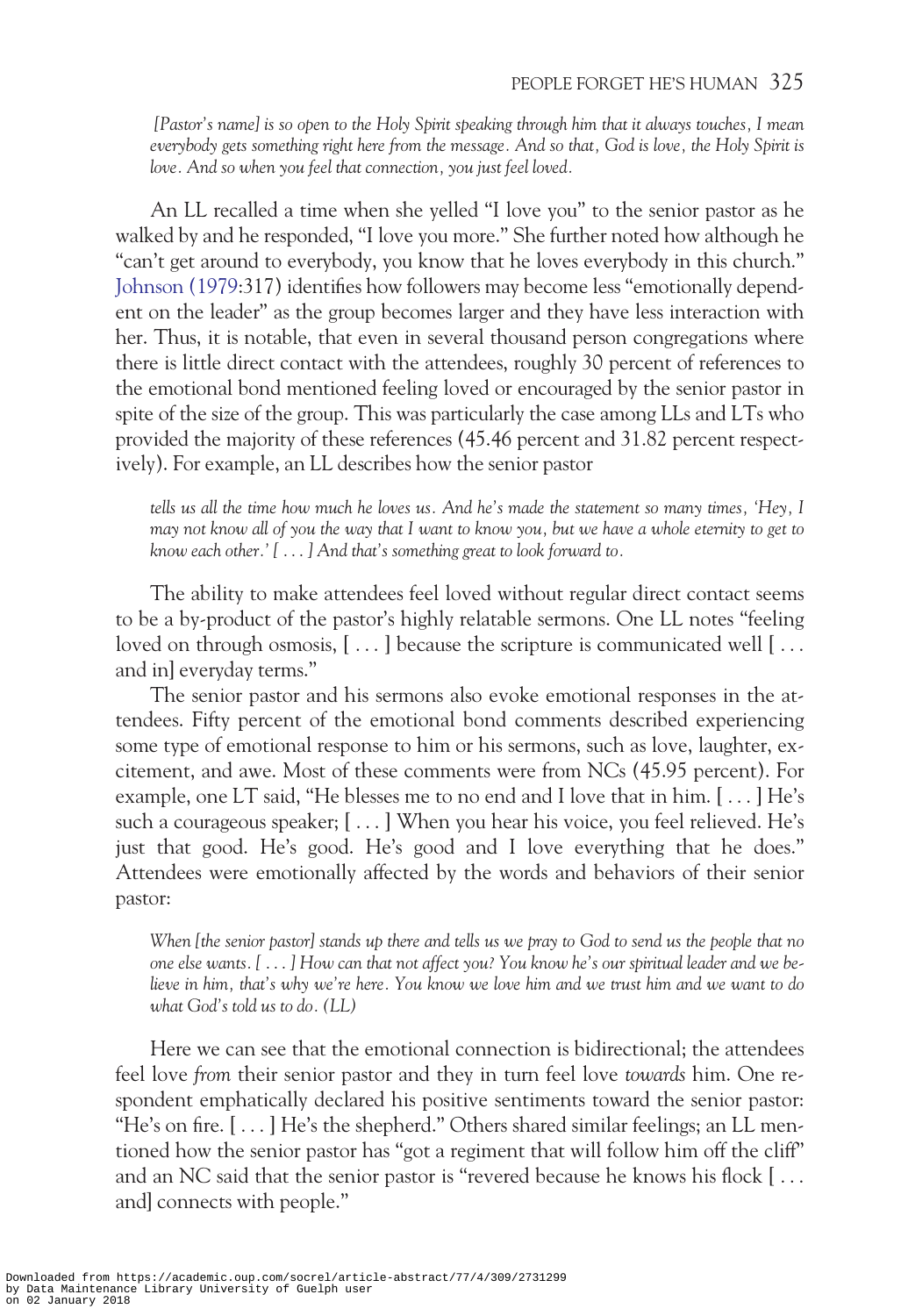The strength of the charismatic bond is further demonstrated by the survey data (see [Table 2](#page-10-0)). When asked how influential their senior pastor was for (1) why they initially started attending the church and for (2) their continued attendance, roughly 41.14 and 66.50 percent of respondents gave the highest value "a lot", respectively. Another 13.55 and 18.12 percent of respondents responded to these two questions with the next highest value (4 out of 5). One NC's statement illustrates this as she pondered what she would do if the senior pastor left: "I don't know what I'd do because he is, he was the main reason I came here and then the fellowship was just a bonus." Another respondent noted that it is hard "to even want to go visit other churches, because you're like, I don't want to miss the message [ ... ] and I don't know if I'm going to get the message that God intends for me to get if I go someplace else." To further determine if the responses from the qualitative data were generally consistent with the responses from the large-N survey, we estimated the correlation between the number of senior pastor comments made per church and the mean church response for how influential the senior pastor was for joining and remaining at the megachurch. For both questions, the mean church values are moderately correlated with the number of senior pastor comments made per church (Pearson's correlation coefficients: 0.443 for joining and 0.577 for remaining). Senior pastors that attracted and kept attendees were more likely to have been brought up in the focus groups, which lends support to the qualitative data being indicative of broader attendee opinions regarding their senior pastor and the charismatic bond.

While this charismatic bond is not jeopardized by the ordinary qualities of the leader for the lay members as in the case of NRMs [\(Joosse 2012\)](#page-21-0), there is still a tension between the extraordinary and ordinary sides of the leader. One NC chastised other new members for idolizing their senior pastor saying, "I love [pastor's name], [ ... ] but if we as Christ followers put him on a pedestal and idolize him, God isn't going to be too happy." One LT's comments further exemplify this tension: "We've heard from folks, [ ... ] we don't want to put him [the pastor] on a pedestal, you know, he's real, he's human, and at the same time, something more than human and he's something, you know, that we put on a pedestal." Another participant in the focus group agreed and another still "it's a tension that's kind of constant." One participant followed up with a question "How can you not though [i.e., put him on a pedestal]?" To which another responded, "That's exactly right." The same question was repeated and another responded, "It's a real tension." Maintaining a balance between these two sides of charisma—extraordinary and ordinary—is important for the megachurch charismatic leaders in this study.

#### DISCUSSION AND CONCLUSIONS

Most charisma research on religious leaders focuses on NRMs, rather than institutionalized, less extreme religious contexts. Following [Weber \(1978\),](#page-23-0) this literature tends to stress "pure charisma," arising outside of institutionalized structures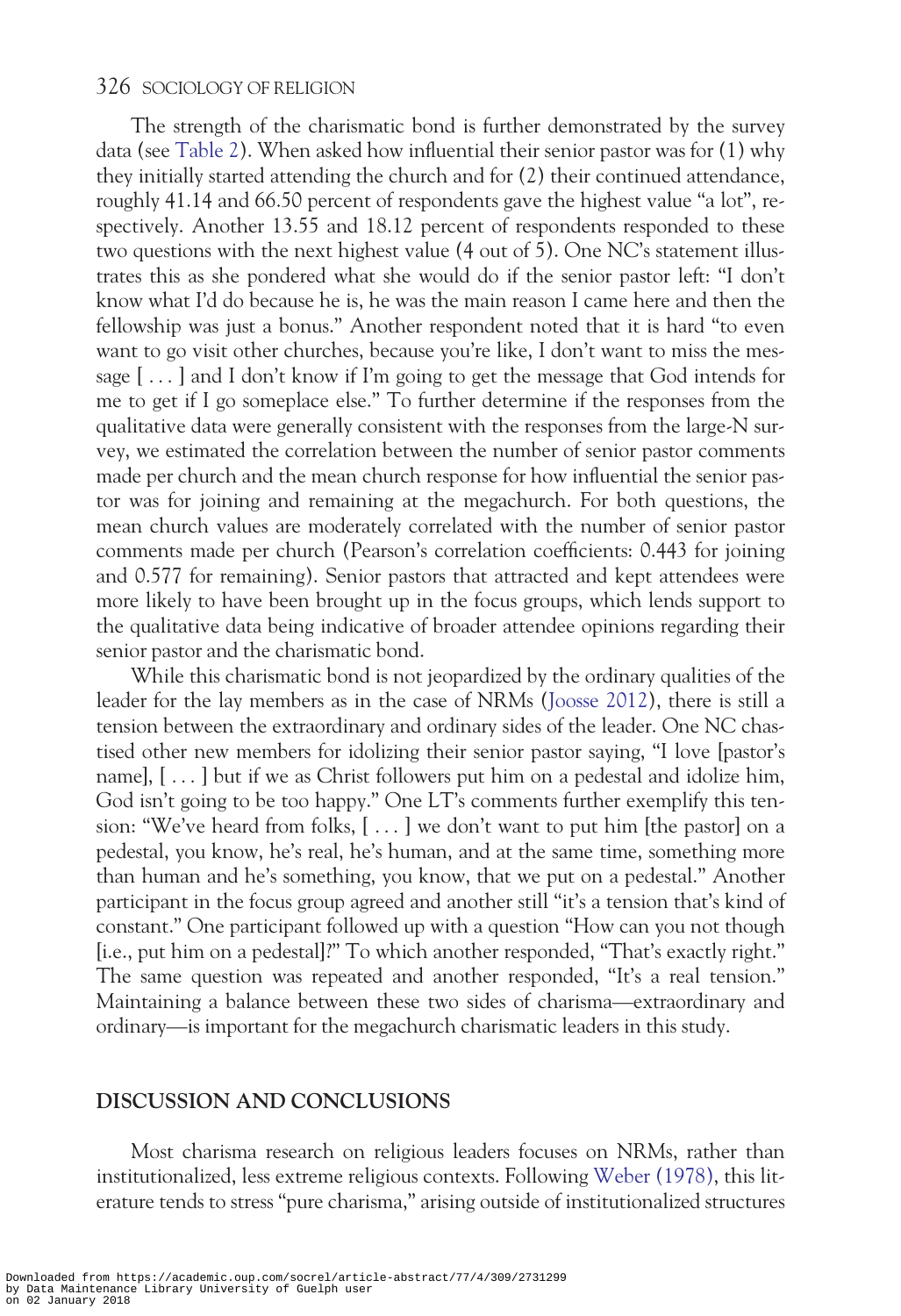and resting in the ascribed personal qualities of the leader. This study explores charismatic leadership in an institutionalized religious setting—American megachurches—and demonstrates that charisma based on the attributed personal qualities of the leader can exist in bureaucratic religious settings. Megachurch attendees generally described their senior pastor as their leader, hero, and exemplar and emphasized his extraordinary qualities and abilities.

Unlike in NRMs in which lay followers may be disenchanted by observing their leader's ordinary qualities [\(Joosse 2012](#page-21-0)), in this study, the ordinary side of their leader was perceived by attendees to be a part of his charisma. Although in [Joosse's \(2012\)](#page-21-0) study members of the "inner circle" had similar experiences, megachurch lay leaders and nonleaders alike expressed this sentiment. A couple of attendees even mentioned running into their senior pastor at restaurants and other "everyday" locations and described it as almost a privilege, rather than an event generating cognitive dissonance. Attendees felt their senior pastor was "just like them" and yet so much more. They praised their senior pastor's use of personal stories, especially one's that conveyed flaws, as demonstrating their pastor's human side and making him more trustworthy. This is inconsistent with NRM research, which purports the need for charismatic leaders to hide human frailties and not express vulnerability in order to maintain their authority [\(Dawson 1998](#page-21-0):143; [Oakes](#page-22-0) [1997:](#page-22-0)37). For megachurch senior pastors, sermons were a platform to establish and reinforce the charismatic bond by communicating that the pastor is extraordinary, yet relatable and human. These sermons allowed the pastor to connect with large audiences, making them feel as though they had an emotional relationship. Still, senior pastors must make sure not to diverge too much on either side—they cannot become too extraordinary, which risks sacrilege in the eyes of their followers, but also cannot become so ordinary as to no longer elicit extraordinary attribution from attendees. Additional research should examine the impression management tactics that megachurch senior pastors use as well as how attendees balance the extraordinary and ordinary perceptions of their senior pastors.

The manner in which attendees described their senior pastor's humanness clearly reflects his charismatic, rather than traditional, authority. Traditional authority rests on "the sanctity of age-old rules and powers" and "on personal loyalty which results from common upbringing" ([Weber 1978](#page-23-0):226–227). Traditional authority does not rest on an emotional bond between the leader and followers or on the personal qualities of the leader, outside of those ascribed by the tradition. This is distinct from charismatic authority that requires devotion to a leader based on his/her perceived qualities and entails an emotional bond. The statements of attendees regarding their senior pastor as human do not invoke tradition; they entail claims about the human qualities of their leader. They further indicate that seeing the human side of their senior pastor makes him more real and authentic, which generates trust—a key feature of charismatic authority [\(Dawson 2002:](#page-21-0)82). In traditional or rational-legal authority contexts, people are not "loved" for being ordinary and there is no need to identify their ordinariness. For the attendees, their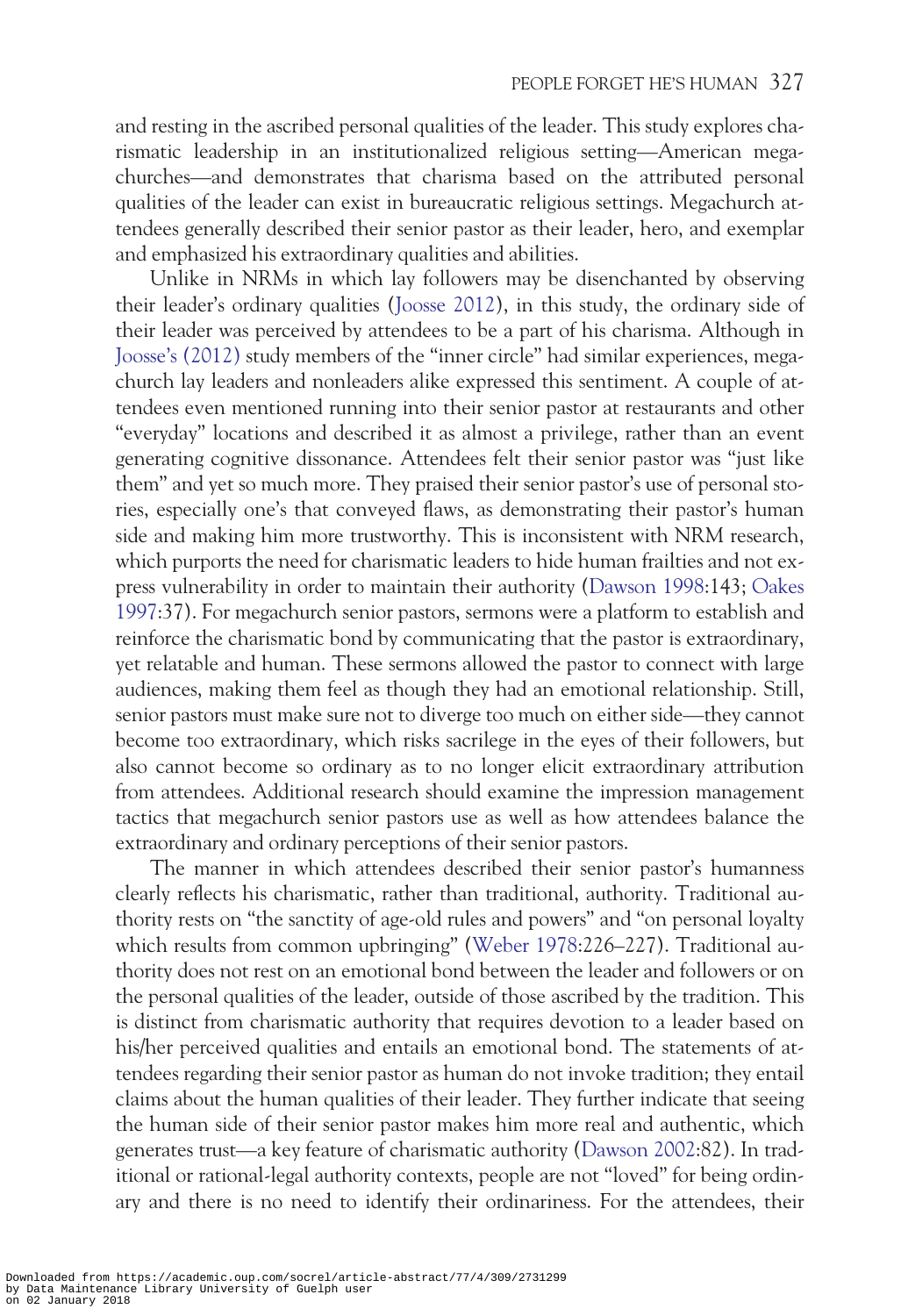senior pastor's ordinariness was a positive quality that they recognized and described in emotional terms, which clearly supports a charismatic interpretation.

While each of the coding categories cuts across the three focus group types, some types emphasized particular categories more than others. NCs made many comments in reference to their senior pastor's human side, particularly praising his relatable preaching. On the other hand, LLs emphasized the senior pastor as extraordinary, whereas LTs made similar frequencies of comments in each category. One explanation for these findings is that NCs may not be actively involved in other aspects of the church, such that their knowledge of the senior pastor comes mostly from his sermons, whereas LTs have been around long enough to observe more facets of their senior pastor. LLs, by being actively involved in the church outside of Sunday services, have more of an opportunity to learn about their senior pastor. While it is outside the scope of this article and data to make conclusions regarding this, these findings suggest the need to study the charismatic bond at different stages—how it attracts new members, keeps members over time, and encourages members to donate their time and money to the group.

This study focused on charisma within institutionalized religious contexts through the particular case of America megachurches. While past megachurch research was mostly descriptive and typically used data from key church informants, this article contributes to this literature by theorizing the megachurch senior pastor as a charismatic leader and using data from attendees to identify the senior pastor's vital role in their experience. Within the institutionalized context of religion, megachurches are a force of change, eschewing tradition and developing new organizational forms ([Ellingson 2010](#page-21-0)). It is not surprising then that we see the emergence of charismatic leaders within them as charismatic authority generally entails revolutionary qualities [\(Eisenstadt 1968;](#page-21-0) [Weber 1978\)](#page-23-0). This prompts the question: what happens to megachurches when their senior pastor leaves or dies? Like NRMs, megachurches may also face problems of succession and understanding this phenomenon is an important area for future research.

It is likely not a coincidence that there has been a rise in charismatically led megachurches at the same time that there has been a surge in charismatic leadership in the business sector. [Khurana \(2004\)](#page-22-0) identifies a rise in hiring CEOs based on their charisma, not their skills, out of a desire to have a person who can inspire trust and through their charisma push their employees toward higher performance. A preference for having leaders one can develop an emotional connection with may be a consequence of "the late modern context" in which people want their "emotional demands" met ([Riis and Woodhead 2010:](#page-22-0)203). [Riis and Woodhead](#page-22-0) [\(2010](#page-22-0):186) describe the emotional climate of late modern society as one that requires "a high level of emotional self-awareness" and entails "high expectations for emotional fulfilment" along with "strict parameters about how, where, and by whom emotion can be expressed and acted upon" (199). In this climate, expressions of strong emotions are discouraged in most public places and are regulated to a limited number of domains such as sporting events. This regulation of emotion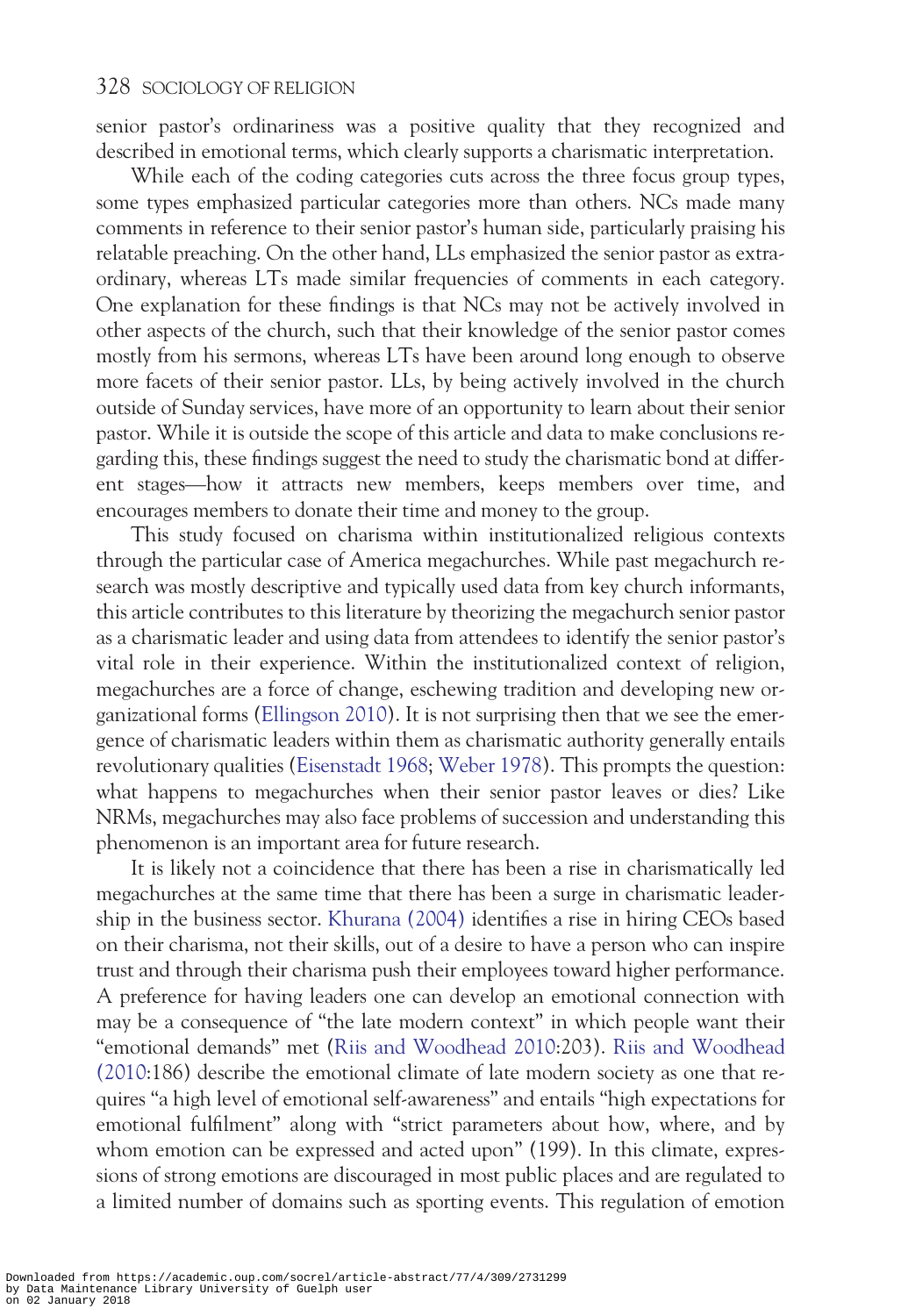<span id="page-20-0"></span>that occurs in everyday life creates a demand for the ability to express one's emotions and to have them affirmed [\(Riis and Woodhead 2010:](#page-22-0)199).

A need for charisma in institutionalized settings may thus stem from the restrictions institutionalized life often places on emotional expression. Individuals embedded within institutional settings may seek an outlet to express their emotions and have them validated within institutional settings. They may desire a charismatic leader who is both extraordinary, and thus deserving of their emotion, but also ordinary, someone who can relate to them and affirm their emotions without being encumbered by hierarchical emotional prescriptions common in institutionalized settings. This may contribute to explaining the popularity of megachurches—as they provide settings that encourage the free expression of strong emotions but are still institutional/conventional [\(Riis and Woodhead 2010](#page-22-0): 202). In a modern context where individuals desire to have their emotions confirmed, the relatability and ordinariness of the megachurch senior pastors may do just that. We might then expect fewer charismatic leaders in mainline Protestant congregations in which the liturgy may facilitate a more constrained emotional regime that is less conducive to the spontaneous expression of strong emotions. While we can only speculate regarding these matters, future research would benefit from further exploring how the current historical and cultural context may facilitate an increased demand for charismatic leaders within institutionalized contexts.

#### ACKNOWLEDGMENTS

We would like to thank Steven Pfaff for his valuable feedback on earlier drafts. The data used in this article were generously funded and collected by Leadership Network, Dallas, Texas [\(www.leadnet.org](http://www.leadnet.org)). We would like to thank Leadership Network, Dr Warren Bird of Leadership Network, and Dr Scott Thumma of Hartford Seminary's Hartford Institute for Religion Research [\(www.](http://www.harsem.edu) [harsem.edu\)](http://www.harsem.edu) for making the data available to us. This research was funded in part through a grant from the Society for the Scientific Study of Religion. The first author also benefited from research support from the Institute for Studies of Religion at Baylor University.

#### **REFERENCES**

- Balch, Robert W. 1995. "Charisma and Corruption in the Love Family: Toward a Theory of Corruption in Charismatic Cults." In Sex, Lies, and Sanctity: Religion and Deviance in Contemporary North America, Vol. 5, edited by M. J. Neitz, and M. S. Goldman, 155–79. Greenwich, CT: JAI Press.
- Bass, B. M. 1985. Leadership and Performance Beyond Expectations. New York: Free Press.
- Berger, Peter. 1963. "Charisma and Religious Innovation: The Social Location of Israelite Prophecy." American Sociological Review 28: 940–50.

Collins, Randall. 2004. Interaction Ritual Chains. Princeton, NJ: Princeton University Press.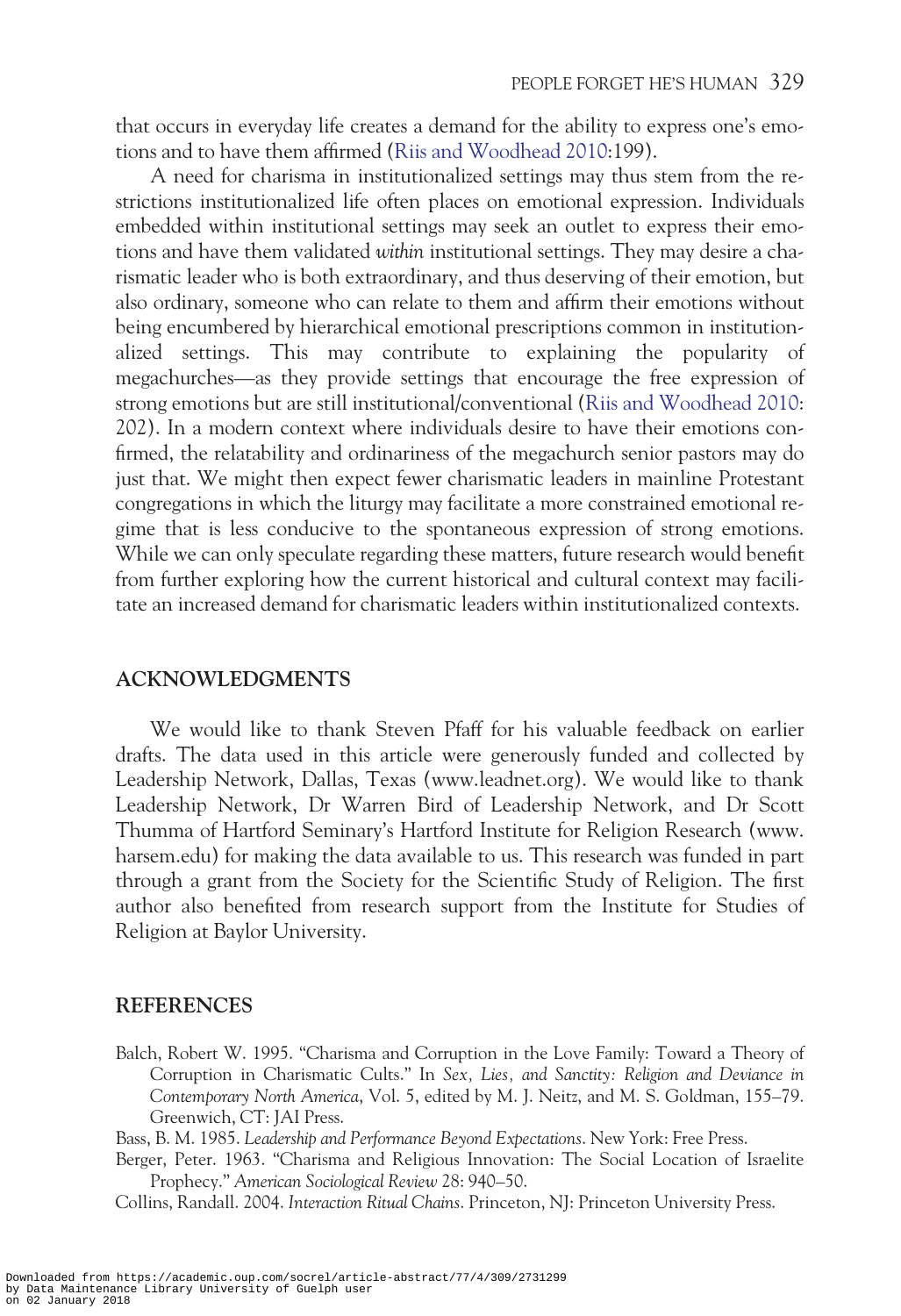- <span id="page-21-0"></span>Conger, Jay A. and Rabindra N. Kanungo. 1987. "Toward a Behavioral Theory of Charismatic Leadership in Organizational Settings." The Academy of Management Review 12, no. 4: 637–47.
- Dawson, Lorne L. 1998. Comprehending Cults: The Sociology of New Religious Movements. Toronto, Ontario: Oxford University Press.

———. 2002. "Crises of Charismatic Legitimacy and Violent Behavior in New Religious Movements." In Cults, Religion & Violence, edited by D. G. Bromley and J. G. Melton, 80–101. Cambridge: University of Cambridge Press.

———. 2006. "Psychopathologies and the Attribution of Charisma: A Critical Introduction to the Psychology of Charisma and Explanation of Violence in New Religious Movements." Nova Religio: The Journal of Alternative and Emergent Religions 10, no. 2: 3–28.

- Eisenstadt, Samuel N. 1968. "Introduction: Charisma and Institution-Building: Max Weber and Modern Society." In Max Weber: On Charisma and Institution-Building, edited by S. N. Eisenstadt. Chicago: University of Chicago.
- Ellingson, Stephen. 2010. "New Research on Megachurches, Non-denominationalism and Sectarianism." In Blackwell Companion to the Sociology of Religion, edited by B. Turner. Blackwood: Blackwell.

Gardner, William L. and Bruce J. Avolio. 1998. "The Charismatic Relationship: A Dramaturgical Perspective." The Academy of Management Review 23, no. 1: 32–58.

- Glassman, Ronald. 1975. "Legitimacy and Manufactured Charisma." Social Research 42: 615–36.
- Goffman, Erving. 1959. The Presentation of Self in Everyday Life. Garden City, NY: Doubleday and Anchor Books.
- Harding, Susan F. 2000. The Book of Jerry Falwell: Fundamentalist Language and Politics. Princeton, NJ: Princeton University Press.
- Harvey, Arlene. 2001. "A Dramaturgical Analysis of Charismatic Leader Discourse." Journal of Organizational Change 14, no. 3: 253–65.
- Hofmann, David C. 2015. "Quantifying and Qualifying Charisma: A Theoretical Framework for Measuring the Presence of Charismatic Authority in Terrorist Groups." Studies in Conflict & Terrorism 38, no. 9: 710–33.
- House, Robert J. and Ram N. Aditya 1997. "The Social Scientific Study of Leadership: Quo Vadis?" Journal of Management 23, no. 3: 409–473.
- Immergut, Matthew and Mary Kosut. 2014. "Visualising Charisma: Representations of the Charismatic Touch." Visual Studies 29, no. 3: 272–84.
- Jacobs, Janet. 1989. Divine Disenchantment: Deconverting from New Religions. Bloomington: Indiana University Press.
- Johnson, Benton. 1992. "On Founders and Followers: Some Factors in the Development of New Religious Movements." Sociological Analysis 53: S1–13.
- Johnson, Doyle P. 1979. "Dilemmas of Charismatic Leadership: The Case of the Peoples Temple." Sociological Analysis 40: 315–23.
- Jones, E. E. and Thane Pittman. 1982. "Toward a General Theory of Strategic Self-Representation." In Psychological Perspectives on the Self, Vol 1, edited by J. Suls, 231–62. Hillsdale, MI: Lawrence Erlblum.
- Joosse, Paul. 2012. "The Presentation of the Charismatic Self in Everyday Life: Reflections on a Canadian New Religious Movement." Sociology of Religion 73, no. 2: 174–99.
- Ketola, Kimmo. 2008. The Founder of the Hare Krishnas as seen by Devotees: A Cognitive Study of Religious Charisma. Leiden: Brill.
- Kets de Vries, Manfred F. R. 1988. "Ties that Bind the Leader and the Led." In Charismatic Leadership: The Elusive Factor in Organizational Effectiveness, edited by Jay A. Conger and Rabindra N. Kanungo, 237–52. San Francisco: Jossey-Bass.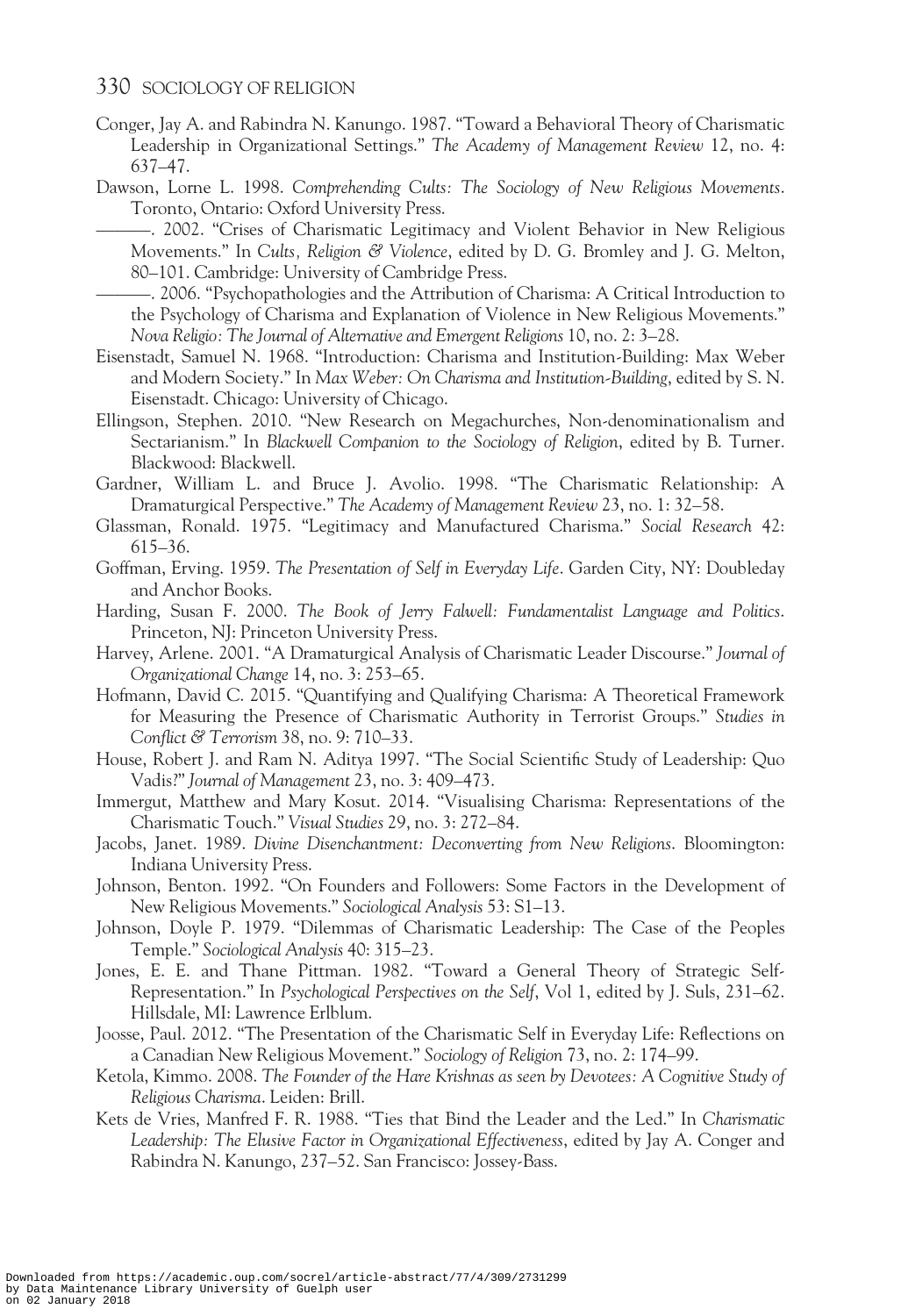- <span id="page-22-0"></span>Khurana, Rakesh. 2004. Searching for a Corporate Savior: The Irrational Quest for Charismatic CEOs. Princeton, NJ: Princeton University Press
- Kitzinger, Jenny. 1994. "The Methodology of Focus Groups: The Importance of Interaction between Research Participants." Sociology of Health & Illness 16, no. 1: 103–21.
- Krueger, Richard A. 1997. Analyzing and Reporting Focus Group Results. Thousand Oakes, CA: Sage Publications.
- Lee, Shayne. 2007. T.D. Jakes: America's New Preacher. New York: New York University Press.
- Lindholm, Charles. 1990. Charisma. Cambridge: Basil Blackwell.
- Madsen, Douglas and Peter G. Snow. 1991. The Charismatic Bond: Political Behavior in Time of Crisis. Cambridge: Harvard University Press.
- Marti, Gerardo. 2005. A Mosaic of Believers: Diversity and Innovation in a Multiethnic Church. Bloomington: Indiana University Press.
- Oakes, Len. 1997. Prophetic Charisma: The Psychology of Revolutionary Religious Personalities. Syracuse: Syracuse University Press.
- Palmer, Susan J. and Frederick Bird. 1992. "Therapy, Charisma and Social Control in the Rajneesh Movement." Sociological Analysis 53: S71–S85.
- Riis, Ole and Linda Woodhead. 2010. A Sociology of Religious Emotion. Oxford: Oxford University Press.
- Robbins, Thomas and Dick Anthony. 2004. "Sects and Violence: Factors Enhancing the Volatility of Marginal Religious Movements." In Cults in Context: Readings in the Study of New Religious Movements, edited by L. L. Dawson, 343–63. New Brunswick, NJ: Transaction Publishers.
- Schuurman, Pater. 2016. "Bruxy Cavey and the Meeting House Megachurch: A Dramaturgical Model of Charismatic Leadership Performing 'evangelicalism for people not into evangelicalism.'" Doctoral Dissertation, University of Waterloo.
- Shamir, Boas, Eliav, Zakay, Esther Breinin, and Micha Popper. 1998. "Correlates of Charismatic Leader Behavior in Military Units: Subordinates' attitudes, Unit Characteristics, and Superiors." Academy of Management Journal 41, no. 4: 387–409.
- Shamir, Boas, Michael B. Arthur, and Robert J. House. 1994. "The Rhetoric of Charismatic Leadership: A Theoretical Extension, a Case Study, and Implications for Research." Leadership Quarterly 5, no. 1: 25–42.
- Sharot, Stephen. 1980. "Hasidism and the Routinization of Charisma." Journal for the Scientific Study of Religion 19, no. 4: 325–36.
- Simmons, John K. 1991. "Charisma and Covenant: The Christian Science Movement in its Initial Postcharismatic Phase." In When Prophets Die: The Postcharismatic Fate of New Religious Movements, edited by T. Miller, 107–25. Albany: State University of New York Press.
- Thumma, Scott. 1996. "The Kingdom, the Power, and the Glory: Megachurch in Modern American Society." Doctoral Dissertation, Emory University.

Thumma, Scott and D. Travis. 2007. Beyond the Megachurch Myths. San Francisco: Jossey-Bass.

- Thumma, Scott and Warren Bird. 2008. "Changes in American Megachurches." [http://hirr.](http://hirr.hartsem.edu/megachurch/megastoday2008_summaryreport.html) [hartsem.edu/megachurch/megastoday2008\\_summaryreport.html](http://hirr.hartsem.edu/megachurch/megastoday2008_summaryreport.html). Accessed 5 February 2011. ———. 2009. "Not Who You Think They Are." [http://hirr.hartsem.edu/megachurch/mega](http://hirr.hartsem.edu/megachurch/megachurch_attender_report.htm) church attender report.htm. Accessed 5 February 2011.
	- ———. 2011. "Database of Megachurches in the U.S." [http://hirr.hartsem.edu/megachurch/](http://hirr.hartsem.edu/megachurch/database.html) [database.html.](http://hirr.hartsem.edu/megachurch/database.html) Accessed 5 February 2011.
- Wallis, Roy. 1982. "Charisma, Commitment, and Control in a New Religious Movement." In Millennialism and Charisma, edited by R. Wallis, 73–140. Belfast: Queen's University.
	- ———. 2004. "Three Types of New Religious Movements." In Cults in Context, edited by Lorne L. Dawson, 39–71. Cambridge: University of Cambridge Press.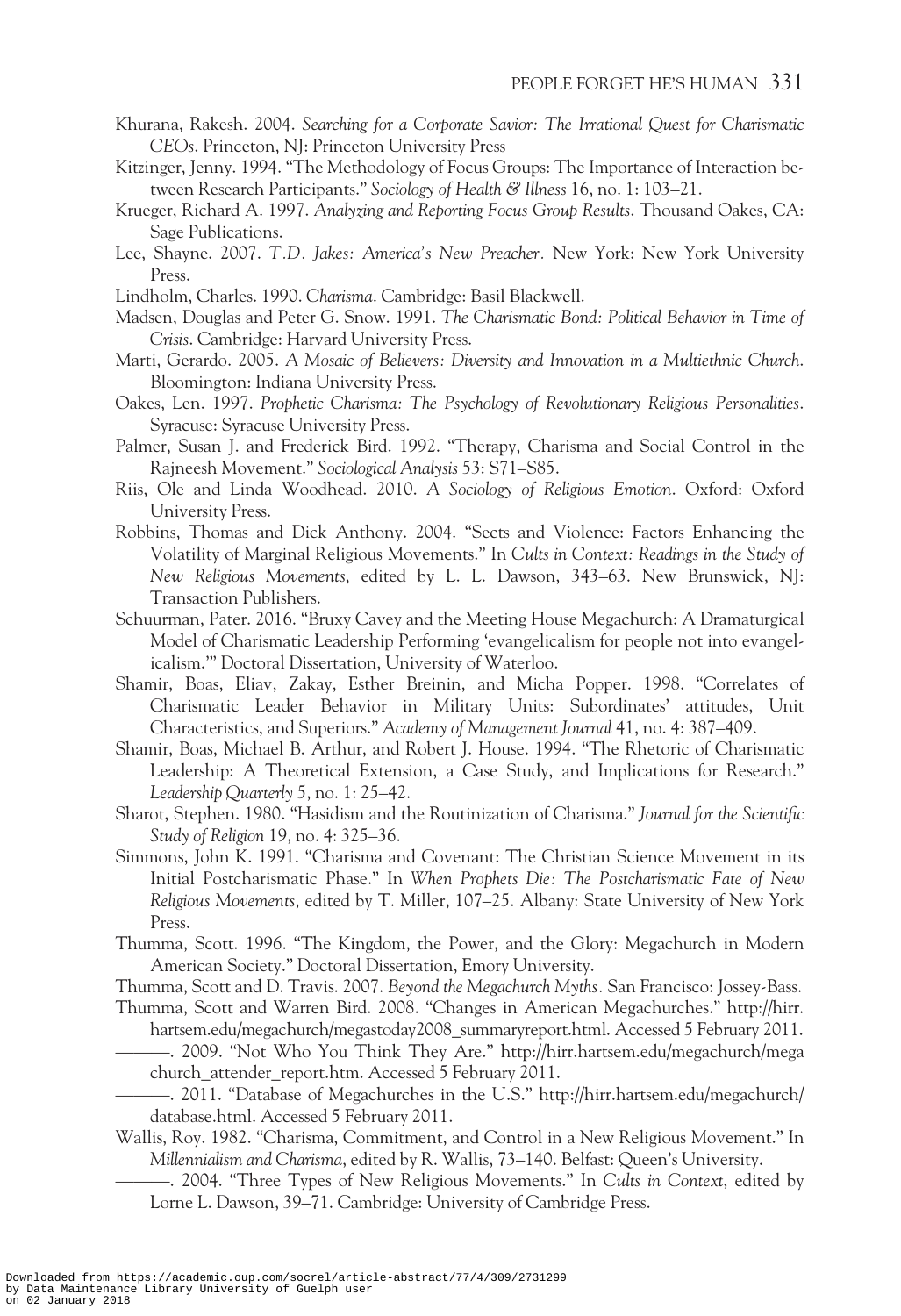<span id="page-23-0"></span>Wasielewski, Patricia L. 1985. "The Emotional Basis of Charisma." Symbolic Interaction 8, no. 2: 207–22.

Weber, Max. 1978. Economy and Society: An Outline of Interpretive Sociology, edited by G. Roth and C. Wittich. Berkeley: University of California Press.

Wellman, James K. 2012. Rob Bell and the New American Christianity. Nashville, TN: Abingdon Press.

Wignall, Ross. 2016. "'A man after god's own heart': Charisma, Masculinity and Leadership at a Charismatic Church in Brighton and Hove, UK." Religion 46, no. 3: 389–411.

Wilner, Ann R. 1984. The Spellbinders: Charismatic Political Leadership. New Haven, CT: Yale University Press.

APPENDIX TABLE A1. Descriptive Statistics Comparing U.S. Megachurches to the 12 Megachurch Sample<sup>a</sup>

|                                  | Percent of U.S.<br>megachurches <sup>b</sup> | Percent in 12<br>megachurch sample (no.) |
|----------------------------------|----------------------------------------------|------------------------------------------|
| Region                           |                                              |                                          |
| Northeast                        | 6                                            | 8(1)                                     |
| South                            | 48                                           | 42(5)                                    |
| North central                    | 21                                           | 33(4)                                    |
| West                             | 25                                           | 17(2)                                    |
| Avg weekly service               |                                              |                                          |
| Attendance                       |                                              |                                          |
| 2000-2999                        | 43                                           | 33(4)                                    |
| 3000-4999                        | 38                                           | 50(6)                                    |
| 5000 or more                     | 19                                           | 17(2)                                    |
| Denomination                     |                                              |                                          |
| Non-denom.                       | 35                                           | 33(4)                                    |
| Baptist                          | 26                                           | 25(3)                                    |
| Pente./Charis.                   | 8                                            | 8(1)                                     |
| Mainline                         | 10                                           | 33(4)                                    |
| Dominant race                    |                                              |                                          |
| White                            | 50                                           | 50(6)                                    |
| <b>Black</b>                     | 15                                           | 17(2)                                    |
| Multiracial (15 percent or more) | 35                                           | 33(4)                                    |
| Church founding                  |                                              |                                          |
| Before 1946                      | 26                                           | 25(3)                                    |
| 1946-1980                        | 39                                           | 33(4)                                    |
| 1981-1990                        | 16                                           | 8(1)                                     |
| 1991 to present                  | 19                                           | 33(4)                                    |

<sup>a</sup>Table adapted from [Thumma and Bird \(2009\).](#page-22-0)

bData come from the Survey of North America's Largest Churches (see [Thumma and Bird](#page-22-0) [2008](#page-22-0)).